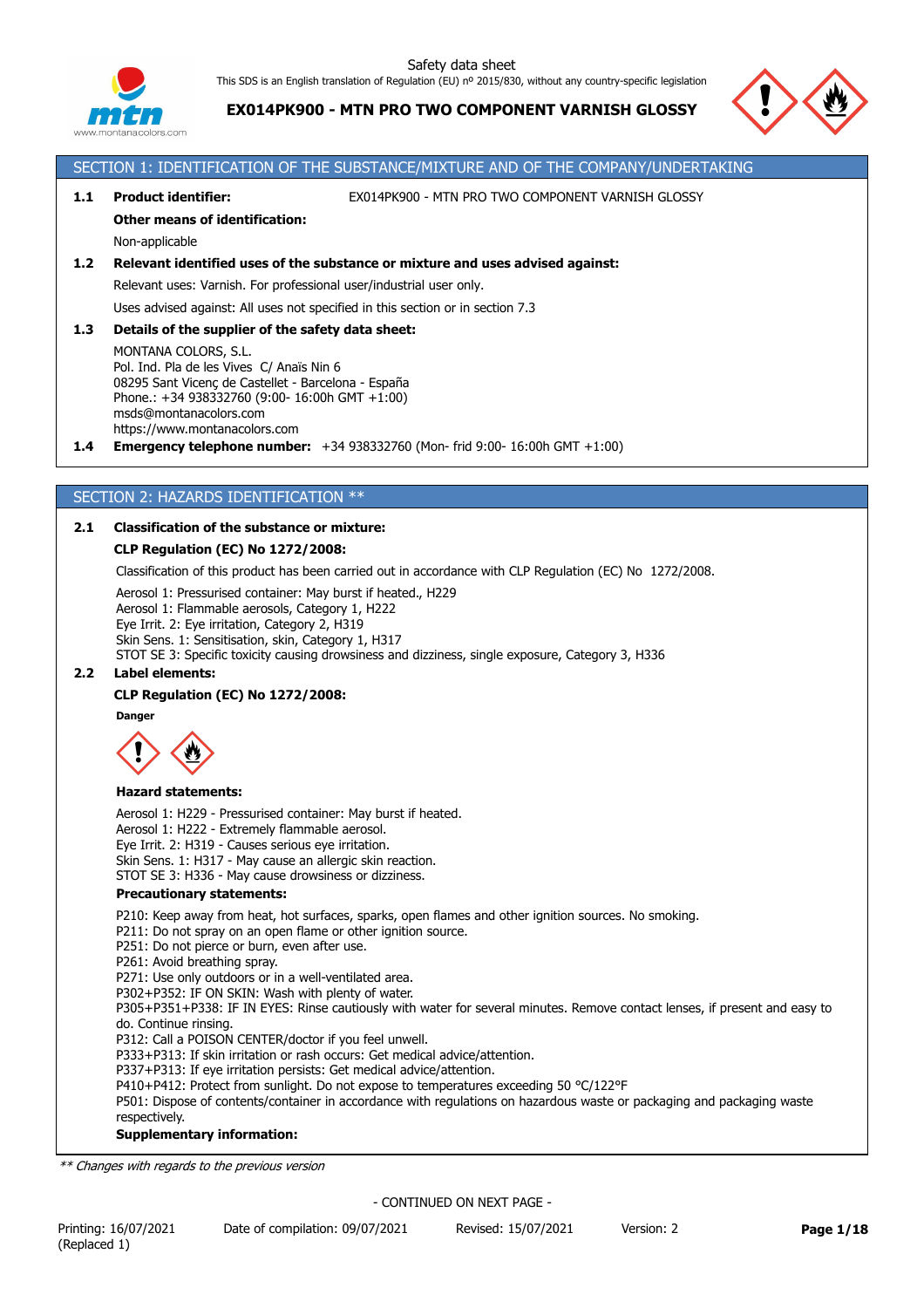



# **EX014PK900 - MTN PRO TWO COMPONENT VARNISH GLOSSY**

## SECTION 2: HAZARDS IDENTIFICATION \*\* (continued)

EUH066: Repeated exposure may cause skin dryness or cracking. EUH204: Contains isocyanates. May produce an allergic reaction. Contains Hydroxyphenyl benzotriazol derivative.

## **Substances that contribute to the classification**

acetone; N-butyl acetate; Hexamethylene diisocyanate, oligomers; Hydrocarbons, C9, aromatics; 2-methoxy-1-methylethyl acetate

**UFI:** 2UV0-V0XE-M00S-47UA

# **2.3 Other hazards:**

Product fails to meet PBT/vPvB criteria

*\*\* Changes with regards to the previous version*

## SECTION 3: COMPOSITION/INFORMATION ON INGREDIENTS \*\*

### **3.1 Substance:**

Non-applicable

## **3.2 Mixture:**

#### **Chemical description:** Aerosol

#### **Components:**

In accordance with Annex II of Regulation (EC) No 1907/2006 (point 3), the product contains:

|                       | Identification                                                                           |                                                             | Chemical name/Classification                                                                                                                          |                                              | Concentration |  |  |  |
|-----------------------|------------------------------------------------------------------------------------------|-------------------------------------------------------------|-------------------------------------------------------------------------------------------------------------------------------------------------------|----------------------------------------------|---------------|--|--|--|
| CAS:                  | 115-10-6<br>204-065-8                                                                    | dimethyl ether(1)                                           | ATP CLP00                                                                                                                                             |                                              |               |  |  |  |
| EC:                   | Index: 603-019-00-8<br>REACH: 01-2119472128-37-<br><b>XXXX</b>                           | Regulation 1272/2008                                        | Flam. Gas 1A: H220; Press. Gas: H280 - Danger                                                                                                         | $\diamondsuit$<br>⇐                          | $30 - 50 \%$  |  |  |  |
| CAS:                  | $67 - 64 - 1$                                                                            | acetone <sup>(2)</sup>                                      |                                                                                                                                                       | ATP CLP00                                    |               |  |  |  |
| EC:<br>Index:         | 200-662-2<br>606-001-00-8<br>REACH: 01-2119471330-49-<br><b>XXXX</b>                     | Regulation 1272/2008                                        | Eye Irrit. 2: H319; Flam. Lig. 2: H225; STOT SE 3: H336; EUH066 - Danger                                                                              | $\Diamond$                                   | $10 - 20%$    |  |  |  |
| CAS:                  | 123-86-4                                                                                 | N-butyl acetate <sup>(2)</sup>                              |                                                                                                                                                       | ATP CLP00                                    |               |  |  |  |
| EC:<br>Index:         | 204-658-1<br>607-025-00-1<br>REACH: 01-2119485493-29-<br><b>XXXX</b>                     | Regulation 1272/2008                                        | Flam. Lig. 3: H226; STOT SE 3: H336; EUH066 - Warning                                                                                                 | Ω                                            | $10 - 20%$    |  |  |  |
| CAS:<br>EC:<br>Index: | 28182-81-2<br>931-274-8<br>Non-applicable<br>REACH: 01-2119485796-17-<br><b>XXXX</b>     | Hexamethylene diisocyanate, oligomers(2)<br>Self-classified |                                                                                                                                                       |                                              |               |  |  |  |
|                       |                                                                                          | Regulation 1272/2008                                        | Acute Tox. 4: H332; Skin Sens. 1: H317; STOT SE 3: H335 - Warning                                                                                     | KT.                                          | $5 - 10%$     |  |  |  |
| CAS:                  | 1330-20-7<br>215-535-7<br>Index: 601-022-00-9<br>REACH: 01-2119488216-32-<br><b>XXXX</b> | Xylene <sup>(2)</sup><br>Self-classified                    |                                                                                                                                                       |                                              |               |  |  |  |
| EC:                   |                                                                                          | Regulation 1272/2008                                        | Acute Tox. 4: H312+H332; Asp. Tox. 1: H304; Eye Irrit. 2: H319; Flam. Lig. 3:<br>H226; Skin Irrit. 2: H315; STOT RE 2: H373; STOT SE 3: H335 - Danger | $\Leftrightarrow$                            | $2,5 - 5%$    |  |  |  |
| CAS:                  | 64742-95-6                                                                               | Hydrocarbons, C9, aromatics <sup>(2)</sup>                  |                                                                                                                                                       | Self-classified                              |               |  |  |  |
| EC:<br>Index:         | 918-668-5<br>Non-applicable<br>REACH: 01-2119455851-35-<br><b>XXXX</b>                   | Regulation 1272/2008                                        | Aquatic Chronic 2: H411; Asp. Tox. 1: H304; Flam. Liq. 3: H226; STOT SE 3:<br>H335; STOT SE 3: H336; EUH066 - Danger                                  | $\left\langle \cdot \right\rangle$           | $1 - 2.5%$    |  |  |  |
| CAS:                  | 108-65-6<br>203-603-9                                                                    | 2-methoxy-1-methylethyl acetate(2)<br>Self-classified       |                                                                                                                                                       |                                              |               |  |  |  |
| EC:<br>Index:         | 607-195-00-7<br>REACH: 01-2119475791-29-<br><b>XXXX</b>                                  | Regulation 1272/2008                                        | Flam. Lig. 3: H226; STOT SE 3: H336 - Warning                                                                                                         | $\langle \cdot \rangle$<br>$\leftrightarrow$ | $1 - 2.5%$    |  |  |  |

<sup>(1)</sup> Voluntarily-listed substance failing to meet any of the criteria set out in Regulation (EU) No. 2015/830<br><sup>(2)</sup> Substances presenting a health or environmental hazard which meet criteria laid down in Regulation (EU) N

*\*\* Changes with regards to the previous version*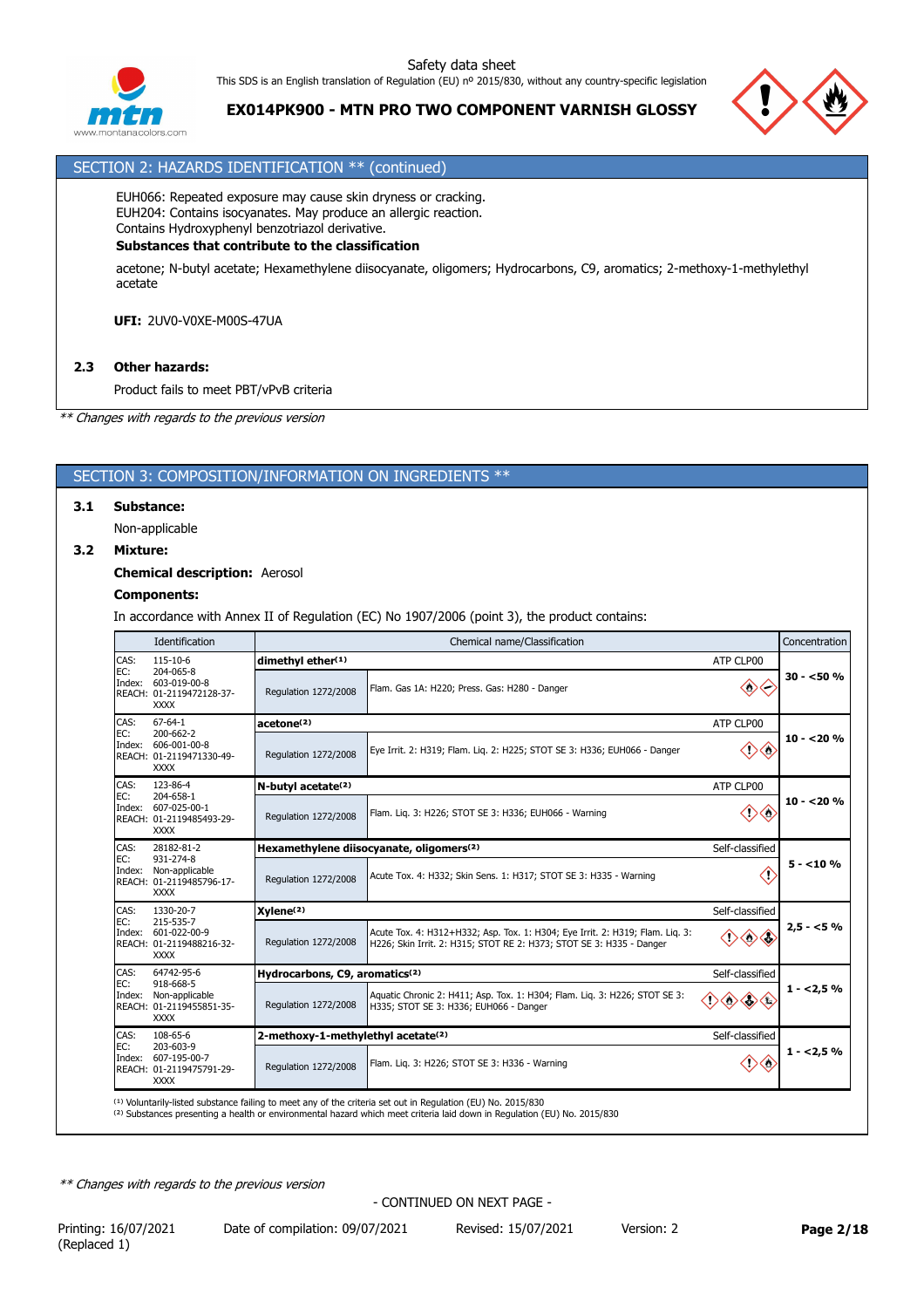

**EX014PK900 - MTN PRO TWO COMPONENT VARNISH GLOSSY**



## SECTION 3: COMPOSITION/INFORMATION ON INGREDIENTS \*\* (continued)

|               | Identification                                                |                                                                   | Chemical name/Classification                          |           |                               |  |  |
|---------------|---------------------------------------------------------------|-------------------------------------------------------------------|-------------------------------------------------------|-----------|-------------------------------|--|--|
| CAS:          | $112 - 07 - 2$                                                | 2-butoxyethyl acetate <sup>(2)</sup>                              |                                                       | ATP CLP00 |                               |  |  |
| EC:<br>Index: | 203-933-3<br>607-038-00-2<br>REACH: 01-2119475112-47-<br>XXXX | Regulation 1272/2008                                              | Acute Tox. 4: H312+H332 - Warning                     |           | $1 - 2.5%$                    |  |  |
| CAS:          | Non-applicable                                                | Hydroxyphenyl benzotriazol derivative <sup>(2)</sup><br>ATP CLP00 |                                                       |           |                               |  |  |
| EC:<br>Index: | 400-830-7<br>607-176-00-3<br>REACH: 01-0000015075-76-<br>XXXX | <b>Regulation 1272/2008</b>                                       | Aquatic Chronic 2: H411: Skin Sens. 1: H317 - Warning |           | $0,05 - 0,3$<br>$\frac{0}{0}$ |  |  |

To obtain more information on the hazards of the substances consult sections 11, 12 and 16.

*\*\* Changes with regards to the previous version*

## SECTION 4: FIRST AID MEASURES

### **4.1 Description of first aid measures:**

The symptoms resulting from intoxication can appear after exposure, therefore, in case of doubt, seek medical attention for direct exposure to the chemical product or persistent discomfort, showing the SDS of this product.

# **By inhalation:**

Remove the person affected from the area of exposure, provide with fresh air and keep at rest. In serious cases such as cardiorespiratory failure, artificial resuscitation techniques will be necessary (mouth to mouth resuscitation, cardiac massage, oxygen supply, etc.) requiring immediate medical assistance.

## **By skin contact:**

Remove contaminated clothing and footwear, rinse skin or shower the person affected if appropriate with plenty of cold water and neutral soap. In serious cases see a doctor. If the product causes burns or freezing, clothing should not be removed as this could worsen the injury caused if it is stuck to the skin. If blisters form on the skin, these should never be burst as this will increase the risk of infection.

#### **By eye contact:**

Rinse eyes thoroughly with lukewarm water for at least 15 minutes. Do not allow the person affected to rub or close their eyes. If the injured person uses contact lenses, these should be removed unless they are stuck to the eyes, in which case this could cause further damage. In all cases, after cleaning, a doctor should be consulted as quickly as possible with the SDS of the product.

#### **By ingestion/aspiration:**

Do not induce vomiting, but if it does happen keep the head down to avoid aspiration. Keep the person affected at rest. Rinse out the mouth and throat, as they may have been affected during ingestion.

#### **4.2 Most important symptoms and effects, both acute and delayed:**

Acute and delayed effects are indicated in sections 2 and 11.

#### **4.3 Indication of any immediate medical attention and special treatment needed:**

Non-applicable

# SECTION 5: FIREFIGHTING MEASURES

# **5.1 Extinguishing media:**

# **Suitable extinguishing media:**

If possible use polyvalent powder fire extinguishers (ABC powder), alternatively use foam or carbon dioxide extinguishers (CO₂).

# **Unsuitable extinguishing media:**

IT IS RECOMMENDED NOT to use full jet water as an extinguishing agent.

# **5.2 Special hazards arising from the substance or mixture:**

As a result of combustion or thermal decomposition reactive sub-products are created that can become highly toxic and, consequently, can present a serious health risk.

# **5.3 Advice for firefighters:**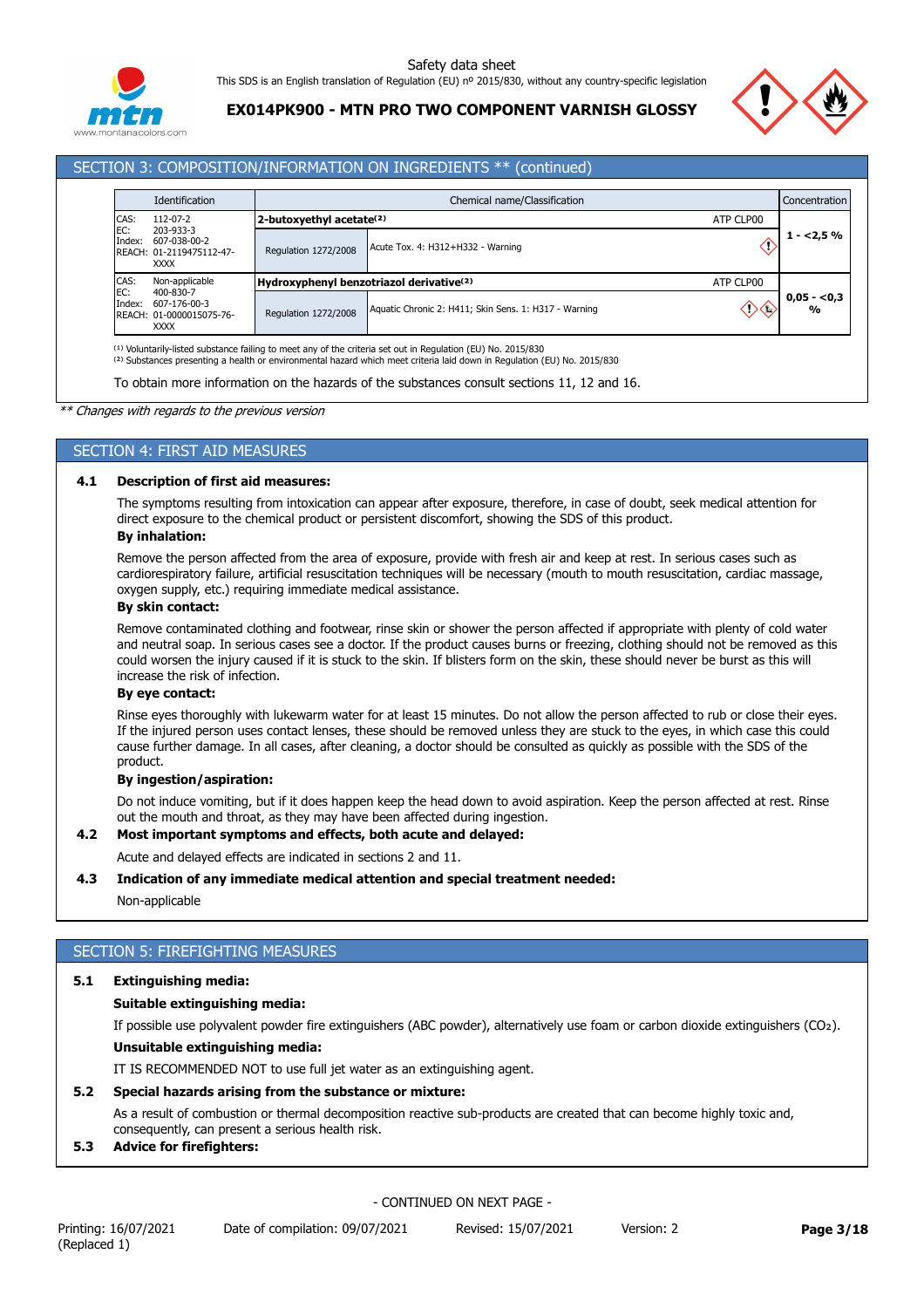

**EX014PK900 - MTN PRO TWO COMPONENT VARNISH GLOSSY**



# SECTION 5: FIREFIGHTING MEASURES (continued)

Depending on the magnitude of the fire it may be necessary to use full protective clothing and self-contained breathing apparatus (SCBA). Minimum emergency facilities and equipment should be available (fire blankets, portable first aid kit,...) in accordance with Directive 89/654/EC.

# **Additional provisions:**

Act in accordance with the Internal Emergency Plan and the Information Sheets on actions to take after an accident or other emergencies. Eliminate all sources of ignition. In case of fire, cool the storage containers and tanks for products susceptible to combustion, explosion or BLEVE as a result of high temperatures. Avoid spillage of the products used to extinguish the fire into an aqueous medium.

# SECTION 6: ACCIDENTAL RELEASE MEASURES

### **6.1 Personal precautions, protective equipment and emergency procedures:**

Isolate leaks provided that there is no additional risk for the people performing this task. Evacuate the area and keep out those without protection. Personal protection equipment must be used against potential contact with the spilt product (See section 8). Above all prevent the formation of any vapour-air flammable mixtures, through either ventilation or the use of an inert medium. Destroy any source of ignition. Eliminate electrostatic charges by interconnecting all the conductive surfaces on which static electricity could form, and also ensuring that all surfaces are connected to the ground.

## **6.2 Environmental precautions:**

Avoid spillage into the aquatic environment as it contains substances potentially dangerous for this. Contain the product absorbed in hermetically sealed containers. In the case of serious spillage into the aquatic environment notify the relevant authority.

## **6.3 Methods and material for containment and cleaning up:**

It is recommended:

Absorb the spillage using sand or inert absorbent and move it to a safe place. Do not absorb in sawdust or other combustible absorbents. For any concern related to disposal consult section 13.

## **6.4 Reference to other sections:**

See sections 8 and 13.

# SECTION 7: HANDLING AND STORAGE

## **7.1 Precautions for safe handling:**

A.- Precautions for safe manipulation

Comply with the current legislation concerning the prevention of industrial risks. Keep containers hermetically sealed. Control spills and residues, destroying them with safe methods (section 6). Avoid leakages from the container. Maintain order and cleanliness where dangerous products are used.

B.- Technical recommendations for the prevention of fires and explosions

Avoid the evaporation of the product as it contains flammable substances, which could form flammable vapour/air mixtures in the presence of sources of ignition. Control sources of ignition (mobile phones, sparks,...) and transfer at slow speeds to avoid the creation of electrostatic charges. Consult section 10 for conditions and materials that should be avoided.

C.- Technical recommendations to prevent ergonomic and toxicological risks

Do not eat or drink during the process, washing hands afterwards with suitable cleaning products.

D.- Technical recommendations to prevent environmental risks

It is recommended to have absorbent material available at close proximity to the product (See subsection 6.3)

## **7.2 Conditions for safe storage, including any incompatibilities:**

| Minimum Temp.:<br>5 <sup>o</sup> C |  |
|------------------------------------|--|
| 30 OC<br>Maximum Temp.:            |  |
| 120 Months<br>Maximum time:        |  |

# B.- General conditions for storage

Avoid sources of heat, radiation, static electricity and contact with food. For additional information see subsection 10.5

## **7.3 Specific end use(s):**

Except for the instructions already specified it is not necessary to provide any special recommendation regarding the uses of this product.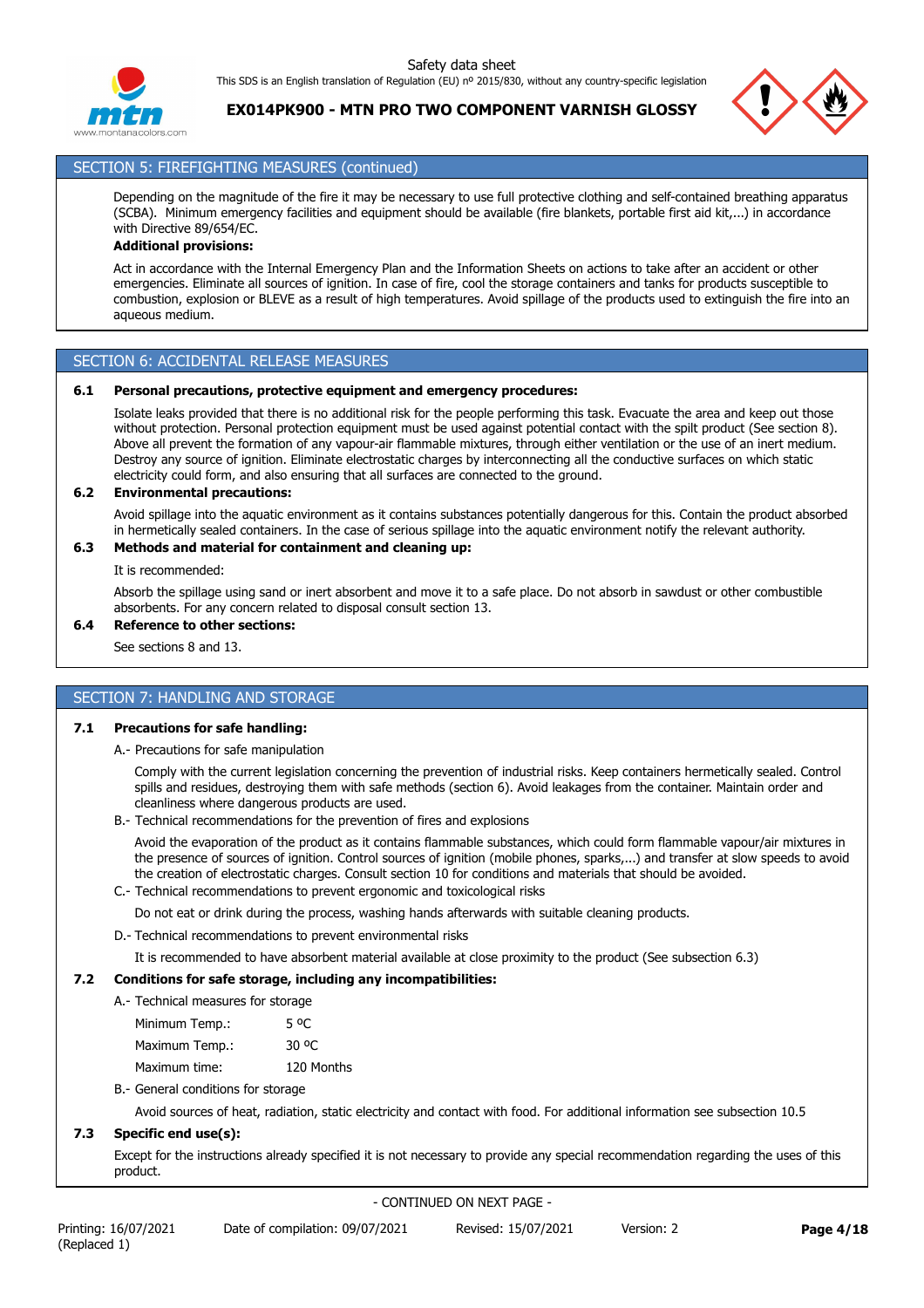

**EX014PK900 - MTN PRO TWO COMPONENT VARNISH GLOSSY**



# SECTION 8: EXPOSURE CONTROLS/PERSONAL PROTECTION

#### **8.1 Control parameters:**

Substances whose occupational exposure limits have to be monitored in the workplace (European OEL, not country-specific legislation):

Directive (EU) 2000/39, Directive 2004/37/EC,Directive (EU) 2006/15, Directive (EU) 2009/161, Directive (EU) 2017/164, Directive (EU) 2019/1831:

| Identification                      | Occupational exposure limits |           |                        |
|-------------------------------------|------------------------------|-----------|------------------------|
| dimethyl ether                      | IOELV (8h)                   | 1000 ppm  | 1920 mg/m <sup>3</sup> |
| CAS: 115-10-6<br>EC: 204-065-8      | <b>IOELV (STEL)</b>          |           |                        |
| acetone                             | IOELV (8h)                   | 500 ppm   | 1210 mg/m <sup>3</sup> |
| CAS: 67-64-1<br>EC: $200 - 662 - 2$ | <b>IOELV (STEL)</b>          |           |                        |
| N-butyl acetate                     | IOELV (8h)                   | 50 ppm    | $241 \text{ mg/m}^3$   |
| CAS: 123-86-4<br>EC: 204-658-1      | <b>IOELV (STEL)</b>          | $150$ ppm | 723 mg/m $3$           |
| Xylene                              | IOELV (8h)                   | 50 ppm    | $221 \text{ mg/m}^3$   |
| CAS: 1330-20-7<br>EC: 215-535-7     | <b>IOELV (STEL)</b>          | $100$ ppm | 442 mg/m <sup>3</sup>  |
| 2-methoxy-1-methylethyl acetate     | IOELV (8h)                   | 50 ppm    | $275 \text{ mg/m}^3$   |
| CAS: 108-65-6<br>EC: 203-603-9      | <b>IOELV (STEL)</b>          | $100$ ppm | 550 mg/m $3$           |
| 2-butoxyethyl acetate               | IOELV (8h)                   | 20 ppm    | 133 mg/m $3$           |
| CAS: 112-07-2<br>EC: 203-933-3      | <b>IOELV (STEL)</b>          | 50 ppm    | 333 mg/m $3$           |

## **DNEL (Workers):**

|                                       |            |                         | Short exposure         |                        | Long exposure           |
|---------------------------------------|------------|-------------------------|------------------------|------------------------|-------------------------|
| Identification                        |            | Systemic                | Local                  | Systemic               | Local                   |
| dimethyl ether                        | Oral       | Non-applicable          | Non-applicable         | Non-applicable         | Non-applicable          |
| CAS: 115-10-6                         | Dermal     | Non-applicable          | Non-applicable         | Non-applicable         | Non-applicable          |
| EC: 204-065-8                         | Inhalation | Non-applicable          | Non-applicable         | 1894 mg/m <sup>3</sup> | Non-applicable          |
| acetone                               | Oral       | Non-applicable          | Non-applicable         | Non-applicable         | Non-applicable          |
| CAS: 67-64-1                          | Dermal     | Non-applicable          | Non-applicable         | 186 mg/kg              | Non-applicable          |
| EC: 200-662-2                         | Inhalation | Non-applicable          | 2420 mg/m <sup>3</sup> | 1210 mg/m <sup>3</sup> | Non-applicable          |
| N-butyl acetate                       | Oral       | Non-applicable          | Non-applicable         | Non-applicable         | Non-applicable          |
| CAS: 123-86-4                         | Dermal     | 11 mg/kg                | Non-applicable         | 11 mg/kg               | Non-applicable          |
| EC: 204-658-1                         | Inhalation | $600$ mg/m <sup>3</sup> | $600 \text{ mg/m}^3$   | 300 mg/m $3$           | 300 mg/m $3$            |
| Hexamethylene diisocyanate, oligomers | Oral       | Non-applicable          | Non-applicable         | Non-applicable         | Non-applicable          |
| CAS: 28182-81-2                       | Dermal     | Non-applicable          | Non-applicable         | Non-applicable         | Non-applicable          |
| EC: 931-274-8                         | Inhalation | Non-applicable          | $1 \text{ mg/m}^3$     | Non-applicable         | $0.5$ mg/m <sup>3</sup> |
| Xylene                                | Oral       | Non-applicable          | Non-applicable         | Non-applicable         | Non-applicable          |
| CAS: 1330-20-7                        | Dermal     | Non-applicable          | Non-applicable         | 212 mg/kg              | Non-applicable          |
| EC: 215-535-7                         | Inhalation | 442 mg/m $3$            | 442 mg/m <sup>3</sup>  | 221 mg/m $3$           | 221 mg/m $3$            |
| Hydrocarbons, C9, aromatics           | Oral       | Non-applicable          | Non-applicable         | Non-applicable         | Non-applicable          |
| CAS: 64742-95-6                       | Dermal     | Non-applicable          | Non-applicable         | 25 mg/kg               | Non-applicable          |
| EC: 918-668-5                         | Inhalation | Non-applicable          | Non-applicable         | 150 mg/m $3$           | Non-applicable          |
| 2-methoxy-1-methylethyl acetate       | Oral       | Non-applicable          | Non-applicable         | Non-applicable         | Non-applicable          |
| CAS: 108-65-6                         | Dermal     | Non-applicable          | Non-applicable         | 796 mg/kg              | Non-applicable          |
| EC: 203-603-9                         | Inhalation | Non-applicable          | 550 mg/m <sup>3</sup>  | 275 mg/m $3$           | Non-applicable          |
| 2-butoxyethyl acetate                 | Oral       | Non-applicable          | Non-applicable         | Non-applicable         | Non-applicable          |
| CAS: 112-07-2                         | Dermal     | 120 mg/kg               | Non-applicable         | 169 mg/kg              | Non-applicable          |
| EC: 203-933-3                         | Inhalation | Non-applicable          | 333 mg/m <sup>3</sup>  | 133 mg/m $3$           | Non-applicable          |
| Hydroxyphenyl benzotriazol derivative | Oral       | Non-applicable          | Non-applicable         | Non-applicable         | Non-applicable          |
| CAS: Non-applicable                   | Dermal     | Non-applicable          | Non-applicable         | $0,5$ mg/kg            | Non-applicable          |
| EC: 400-830-7                         | Inhalation | Non-applicable          | Non-applicable         | $0,35 \text{ mg/m}^3$  | Non-applicable          |
| <b>DNEL</b> (General population):     |            |                         |                        |                        |                         |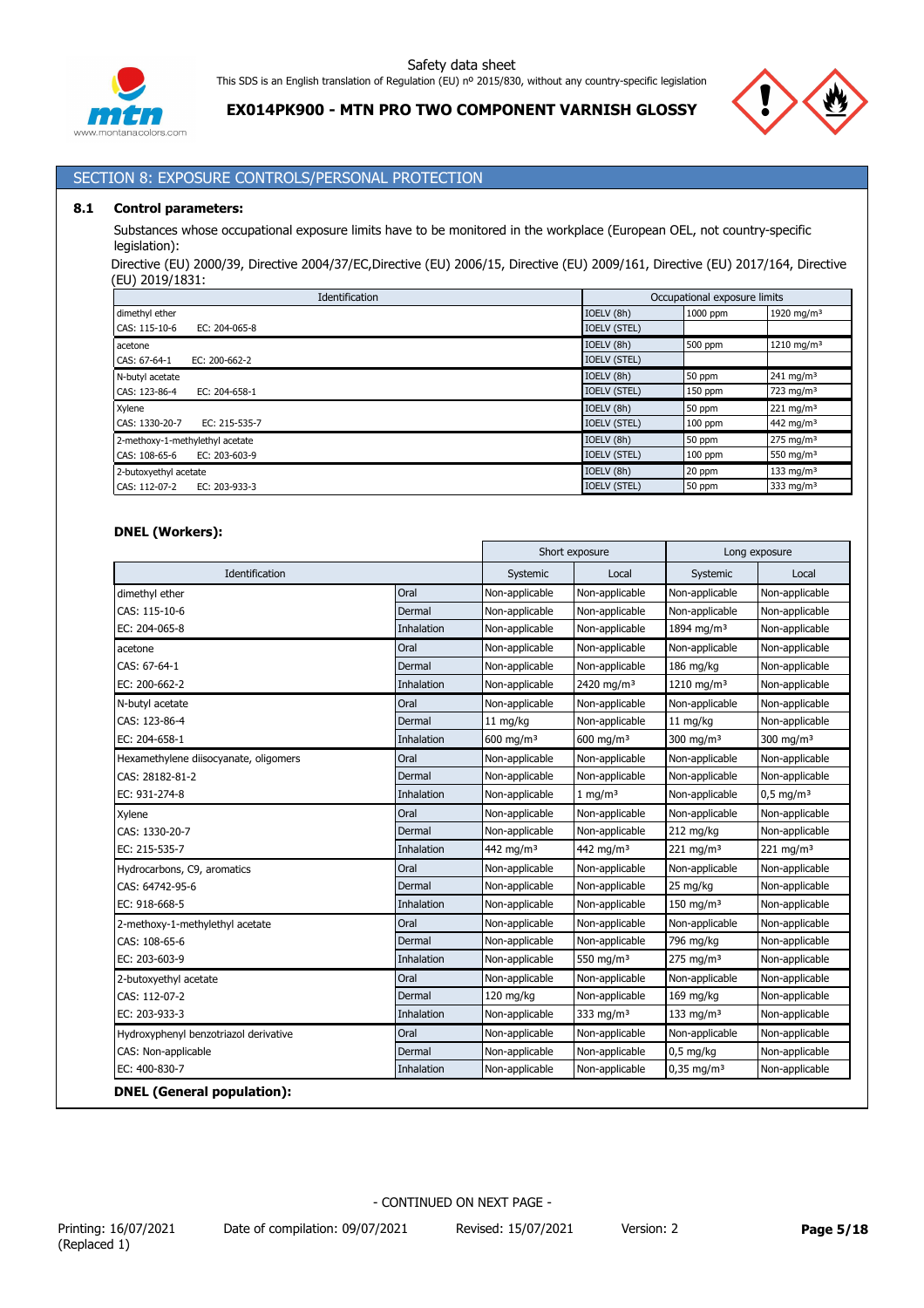

# **EX014PK900 - MTN PRO TWO COMPONENT VARNISH GLOSSY**

# SECTION 8: EXPOSURE CONTROLS/PERSONAL PROTECTION (continued)

|                                       |              |                       | Short exposure          |                           | Long exposure          |
|---------------------------------------|--------------|-----------------------|-------------------------|---------------------------|------------------------|
| Identification                        |              | Systemic              | Local                   | Systemic                  | Local                  |
| dimethyl ether                        | Oral         | Non-applicable        | Non-applicable          | Non-applicable            | Non-applicable         |
| CAS: 115-10-6                         | Dermal       | Non-applicable        | Non-applicable          | Non-applicable            | Non-applicable         |
| EC: 204-065-8                         | Inhalation   | Non-applicable        | Non-applicable          | 471 mg/m <sup>3</sup>     | Non-applicable         |
| acetone                               | Oral         | Non-applicable        | Non-applicable          | 62 mg/kg                  | Non-applicable         |
| CAS: 67-64-1                          | Dermal       | Non-applicable        | Non-applicable          | 62 mg/kg                  | Non-applicable         |
| EC: 200-662-2                         | Inhalation   | Non-applicable        | Non-applicable          | 200 mg/m <sup>3</sup>     | Non-applicable         |
| N-butyl acetate                       | Oral         | 2 mg/kg               | Non-applicable          | 2 mg/kg                   | Non-applicable         |
| CAS: 123-86-4                         | Dermal       | 6 mg/kg               | Non-applicable          | 6 mg/kg                   | Non-applicable         |
| EC: 204-658-1                         | Inhalation   | 300 mg/m <sup>3</sup> | 300 mg/m <sup>3</sup>   | 35,7 mg/m <sup>3</sup>    | 35,7 mg/m <sup>3</sup> |
| Xylene                                | Oral         | Non-applicable        | Non-applicable          | 12,5 mg/kg                | Non-applicable         |
| CAS: 1330-20-7                        | Dermal       | Non-applicable        | Non-applicable          | 125 mg/kg                 | Non-applicable         |
| EC: 215-535-7                         | Inhalation   | 260 mg/m <sup>3</sup> | $260$ mg/m <sup>3</sup> | 65,3 mg/m <sup>3</sup>    | 65,3 mg/m <sup>3</sup> |
| Hydrocarbons, C9, aromatics           | Oral         | Non-applicable        | Non-applicable          | $11$ mg/kg                | Non-applicable         |
| CAS: 64742-95-6                       | Dermal       | Non-applicable        | Non-applicable          | $11$ mg/kg                | Non-applicable         |
| EC: 918-668-5                         | Inhalation   | Non-applicable        | Non-applicable          | 32 mg/m $3$               | Non-applicable         |
| 2-methoxy-1-methylethyl acetate       | Oral         | Non-applicable        | Non-applicable          | 36 mg/kg                  | Non-applicable         |
| CAS: 108-65-6                         | Dermal       | Non-applicable        | Non-applicable          | 320 mg/kg                 | Non-applicable         |
| EC: 203-603-9                         | Inhalation   | Non-applicable        | Non-applicable          | 33 mg/m $3$               | 33 mg/m $3$            |
| 2-butoxyethyl acetate                 | Oral         | 36 mg/kg              | Non-applicable          | $8,6$ mg/kg               | Non-applicable         |
| CAS: 112-07-2                         | Dermal       | 72 mg/kg              | Non-applicable          | $102$ mg/kg               | Non-applicable         |
| EC: 203-933-3                         | Inhalation   | Non-applicable        | 200 mg/m $3$            | $80 \text{ mg/m}^3$       | Non-applicable         |
| Hydroxyphenyl benzotriazol derivative | Oral         | Non-applicable        | Non-applicable          | $0,025$ mg/kg             | Non-applicable         |
| CAS: Non-applicable                   | Dermal       | Non-applicable        | Non-applicable          | 0,25 mg/kg                | Non-applicable         |
| EC: 400-830-7                         | Inhalation   | Non-applicable        | Non-applicable          | $0,085$ mg/m <sup>3</sup> | Non-applicable         |
| <b>PNEC:</b>                          |              |                       |                         |                           |                        |
| Identification                        |              |                       |                         |                           |                        |
| dimethyl ether                        | <b>STP</b>   | 160 mg/L              | Fresh water             |                           | 0,155 mg/L             |
| CAS: 115-10-6                         | Soil         | $0,045$ mg/kg         | Marine water            |                           | $0,016$ mg/L           |
| EC: 204-065-8                         | Intermittent | 1,549 mg/L            | Sediment (Fresh water)  |                           | 0,681 mg/kg            |
|                                       | Oral         | Non-applicable        | Sediment (Marine water) |                           | 0,069 mg/kg            |
| acetone                               | <b>STP</b>   | $100$ mg/L            | Fresh water             |                           | 10,6 mg/L              |
| CAS: 67-64-1                          | Soil         | 29,5 mg/kg            | Marine water            |                           | $1,06$ mg/L            |
| EC: 200-662-2                         | Intermittent | $21$ mg/L             | Sediment (Fresh water)  |                           | 30,4 mg/kg             |
|                                       | Oral         | Non-applicable        | Sediment (Marine water) |                           | 3,04 mg/kg             |
| N-butyl acetate                       | <b>STP</b>   | 35,6 mg/L             | Fresh water             |                           | $0,18$ mg/L            |
| CAS: 123-86-4                         | Soil         | 0,09 mg/kg            | Marine water            |                           | 0,018 mg/L             |
| EC: 204-658-1                         | Intermittent | $0,36$ mg/L           | Sediment (Fresh water)  |                           | 0,981 mg/kg            |
|                                       | Oral         | Non-applicable        | Sediment (Marine water) |                           | 0,098 mg/kg            |
| Hexamethylene diisocyanate, oligomers | <b>STP</b>   | 88 mg/L               | Fresh water             |                           | 0,127 mg/L             |
| CAS: 28182-81-2                       | Soil         | 53183 mg/kg           | Marine water            |                           | $0,013$ mg/L           |
| EC: 931-274-8                         | Intermittent | 1,27 mg/L             | Sediment (Fresh water)  |                           | 266701 mg/kg           |
|                                       | Oral         | Non-applicable        | Sediment (Marine water) |                           | 26670 mg/kg            |
| Xylene                                | <b>STP</b>   | 6,58 mg/L             | Fresh water             |                           | 0,327 mg/L             |
| CAS: 1330-20-7                        | Soil         | $2,31$ mg/kg          | Marine water            |                           | 0,327 mg/L             |
| EC: 215-535-7                         | Intermittent | 0,327 mg/L            | Sediment (Fresh water)  |                           | 12,46 mg/kg            |
|                                       | Oral         | Non-applicable        | Sediment (Marine water) |                           | 12,46 mg/kg            |
| 2-methoxy-1-methylethyl acetate       | <b>STP</b>   | 100 mg/L              | Fresh water             |                           | 0,635 mg/L             |
| CAS: 108-65-6                         | Soil         | $0,29$ mg/kg          | Marine water            |                           | 0,064 mg/L             |
| EC: 203-603-9                         | Intermittent | 6,35 mg/L             | Sediment (Fresh water)  |                           | 3,29 mg/kg             |
|                                       | Oral         | Non-applicable        | Sediment (Marine water) |                           | 0,329 mg/kg            |
|                                       |              |                       |                         |                           |                        |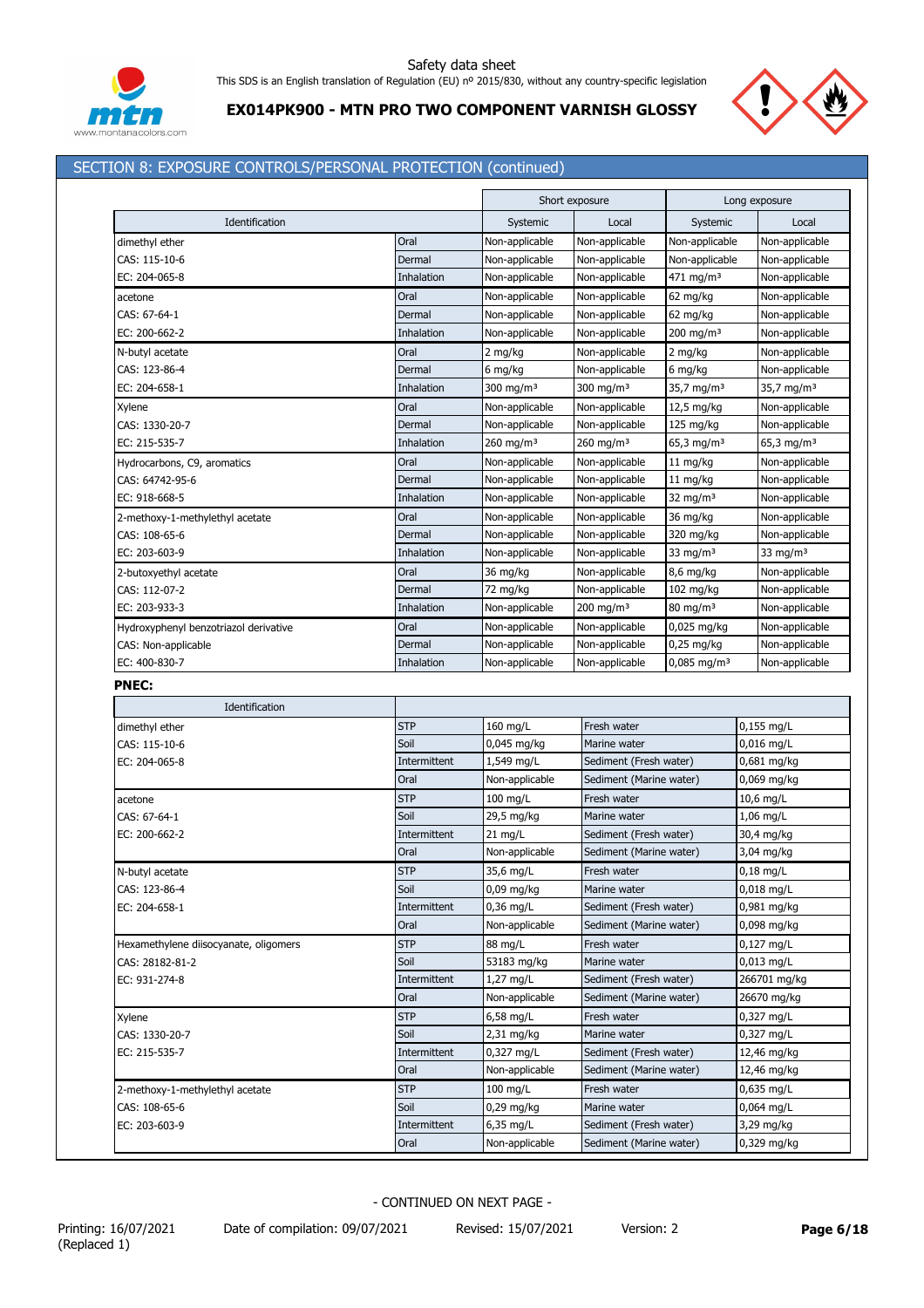

**EX014PK900 - MTN PRO TWO COMPONENT VARNISH GLOSSY**



## SECTION 8: EXPOSURE CONTROLS/PERSONAL PROTECTION (continued)

| Identification                        |              |                |                         |                  |
|---------------------------------------|--------------|----------------|-------------------------|------------------|
| 2-butoxyethyl acetate                 | <b>STP</b>   | 90 mg/L        | Fresh water             | 0,304 mg/L       |
| CAS: 112-07-2                         | Soil         | $0,415$ mg/kg  | Marine water            | $0.03$ mg/L      |
| EC: 203-933-3                         | Intermittent | $0.56$ mg/L    | Sediment (Fresh water)  | $2,03$ mg/kg     |
|                                       | Oral         | $0,06$ g/kg    | Sediment (Marine water) | 0,203 mg/kg      |
| Hydroxyphenyl benzotriazol derivative | <b>STP</b>   | $10$ mg/L      | Fresh water             | 0,002 mg/L       |
| CAS: Non-applicable                   | Soil         | 2 mg/kg        | Marine water            | $0 \text{ mg/L}$ |
| EC: 400-830-7                         | Intermittent | 0,028 mg/L     | Sediment (Fresh water)  | 3,37 mg/kg       |
|                                       | Oral         | Non-applicable | Sediment (Marine water) | 0,337 mg/kg      |

## **8.2 Exposure controls:**

A.- General security and hygiene measures in the work place

As a preventative measure it is recommended to use basic Personal Protective Equipment, with the corresponding <<CE marking>> in accordance with Regulation (EU) 2016/425. For more information on Personal Protective Equipment (storage, use, cleaning, maintenance, class of protection,…) consult the information leaflet provided by the manufacturer. For more information see subsection 7.1. All information contained herein is a recommendation which needs some specification from the labour risk prevention services as it is not known whether the company has additional measures at its disposal.

B.- Respiratory protection

| Pictogram                                                  | <b>PPE</b>                                      | Labelling      | <b>CEN Standard</b>                        | Remarks                                                                                                                       |
|------------------------------------------------------------|-------------------------------------------------|----------------|--------------------------------------------|-------------------------------------------------------------------------------------------------------------------------------|
| <b>RED</b><br>Mandatory<br>respiratory tract<br>protection | Filter mask for gases,<br>vapours and particles | <b>CAT III</b> | EN 149:2001+A1:2009<br>EN 405:2002+A1:2010 | Replace when an increase in resistence to<br>breathing is observed and/or a smell or taste of the<br>contaminant is detected. |

C.- Specific protection for the hands

| Pictogram                                            | <b>PPE</b>                                   | Labelling      | <b>CEN Standard</b>                            | Remarks                                                                                                                                                                                                                                    |
|------------------------------------------------------|----------------------------------------------|----------------|------------------------------------------------|--------------------------------------------------------------------------------------------------------------------------------------------------------------------------------------------------------------------------------------------|
| <b>M<sub>7</sub></b><br>Mandatory hand<br>protection | NON-disposable chemical<br>protective gloves | <b>CAT III</b> | EN 16523-1:2015+A1:2018<br>EN 420:2004+A1:2010 | The Breakthrough Time indicated by the<br>EN ISO 374-1:2016+A1:2018   manufacturer must exceed the period during which<br>the product is being used. Do not use protective<br>creams after the product has come into contact<br>with skin. |

As the product is a mixture of several substances, the resistance of the glove material can not be calculated in advance with total reliability and has therefore to be checked prior to the application.

D.- Ocular and facial protection

| Pictogram                         | <b>PPE</b>  | Labelling     | <b>CEN Standard</b>                                           | Remarks                                                                                                                         |
|-----------------------------------|-------------|---------------|---------------------------------------------------------------|---------------------------------------------------------------------------------------------------------------------------------|
| A<br>Mandatory face<br>protection | Face shield | <b>CAT II</b> | EN 166:2002<br>EN 167:2002<br>EN 168:2002<br>EN ISO 4007:2018 | Clean daily and disinfect periodically according to<br>the manufacturer's instructions. Use if there is a<br>risk of splashing. |
| E.- Body protection               |             |               |                                                               |                                                                                                                                 |

| Pictogram                                              | <b>PPE</b>                                                                                                   | Labelling      | <b>CEN Standard</b>                                                                                                                                   | Remarks                                                                                        |  |  |  |
|--------------------------------------------------------|--------------------------------------------------------------------------------------------------------------|----------------|-------------------------------------------------------------------------------------------------------------------------------------------------------|------------------------------------------------------------------------------------------------|--|--|--|
| <mark></mark><br>Mandatory complete<br>body protection | Disposable clothing for<br>protection against chemical<br>risks, with antistatic and<br>fireproof properties | <b>CAT III</b> | EN 1149-1,2,3<br>EN 13034:2005+A1:2009<br>EN ISO 13982-<br>1:2004/A1:2010<br>EN ISO 6529:2013<br>EN ISO 6530:2005<br>EN ISO 13688:2013<br>EN 464:1994 | For professional use only. Clean periodically<br>according to the manufacturer's instructions. |  |  |  |
| Mandatory foot<br>protection                           | Safety footwear for<br>protection against chemical<br>risk, with antistatic and heat<br>resistant properties | <b>CAT III</b> | EN ISO 13287:2013<br>EN ISO 20345:2011<br>EN 13832-1:2019                                                                                             | Replace boots at any sign of deterioration.                                                    |  |  |  |
|                                                        | F.- Additional emergency measures                                                                            |                |                                                                                                                                                       |                                                                                                |  |  |  |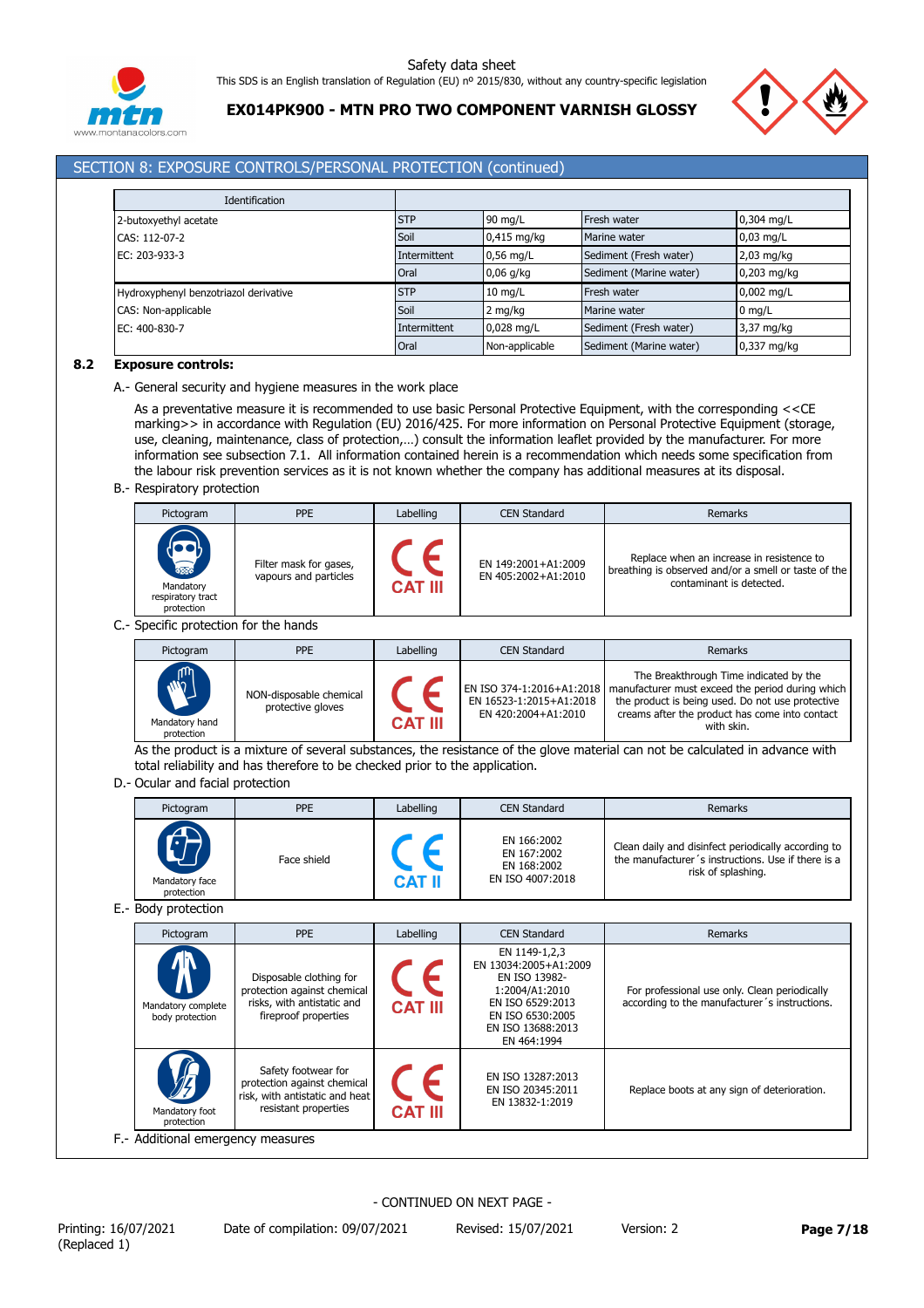

**EX014PK900 - MTN PRO TWO COMPONENT VARNISH GLOSSY**



| SECTION 8: EXPOSURE CONTROLS/PERSONAL PROTECTION (continued) |                                                                                                                                                                                                                                                                                                                                                              |                                                        |                              |                                                |  |  |  |  |
|--------------------------------------------------------------|--------------------------------------------------------------------------------------------------------------------------------------------------------------------------------------------------------------------------------------------------------------------------------------------------------------------------------------------------------------|--------------------------------------------------------|------------------------------|------------------------------------------------|--|--|--|--|
| Emergency measure                                            |                                                                                                                                                                                                                                                                                                                                                              | <b>Standards</b>                                       | Emergency measure            | <b>Standards</b>                               |  |  |  |  |
|                                                              | Emergency shower                                                                                                                                                                                                                                                                                                                                             | <b>ANSI Z358-1</b><br>ISO 3864-1:2011, ISO 3864-4:2011 | დ.+<br>W<br>Eyewash stations | DIN 12 899<br>ISO 3864-1:2011, ISO 3864-4:2011 |  |  |  |  |
|                                                              | <b>Environmental exposure controls:</b>                                                                                                                                                                                                                                                                                                                      |                                                        |                              |                                                |  |  |  |  |
|                                                              | In accordance with the community legislation for the protection of the environment it is recommended to avoid environmental<br>spillage of both the product and its container. For additional information see subsection 7.1.D<br><b>Volatile organic compounds:</b><br>With regard to Directive 2010/75/EU, this product has the following characteristics: |                                                        |                              |                                                |  |  |  |  |
|                                                              | V.O.C. (Supply):                                                                                                                                                                                                                                                                                                                                             | 80,5 % weight                                          |                              |                                                |  |  |  |  |
|                                                              | V.O.C. density at 20 $^{\circ}$ C:                                                                                                                                                                                                                                                                                                                           | Non-applicable                                         |                              |                                                |  |  |  |  |
|                                                              | Average carbon number:                                                                                                                                                                                                                                                                                                                                       | 5,1                                                    |                              |                                                |  |  |  |  |
|                                                              | Average molecular weight:                                                                                                                                                                                                                                                                                                                                    | 93,52 g/mol                                            |                              |                                                |  |  |  |  |
|                                                              | With regard to Directive 2004/42/EC, this product which is ready to use has the following characteristics:                                                                                                                                                                                                                                                   |                                                        |                              |                                                |  |  |  |  |
|                                                              | 674,59 kg/m <sup>3</sup> (674,59 g/L)<br>V.O.C. density at 20 $^{\circ}$ C:                                                                                                                                                                                                                                                                                  |                                                        |                              |                                                |  |  |  |  |
|                                                              | EU limit for the product (Cat. B.E): $840$ g/L (2010)                                                                                                                                                                                                                                                                                                        |                                                        |                              |                                                |  |  |  |  |
|                                                              | Components:                                                                                                                                                                                                                                                                                                                                                  | Non-applicable                                         |                              |                                                |  |  |  |  |

# SECTION 9: PHYSICAL AND CHEMICAL PROPERTIES

# **9.1 Information on basic physical and chemical properties:**

| For complete information see the product datasheet.                                                |                            |
|----------------------------------------------------------------------------------------------------|----------------------------|
| Appearance:                                                                                        |                            |
| Physical state at 20 °C:                                                                           | Aerosol                    |
| Appearance:                                                                                        | Not available              |
| Colour:                                                                                            | Colourless                 |
| Odour:                                                                                             | Not available              |
| Odour threshold:                                                                                   | Non-applicable *           |
| <b>Volatility:</b>                                                                                 |                            |
| Boiling point at atmospheric pressure:                                                             | <-25 °C (Propellant)       |
| Vapour pressure at 20 °C:                                                                          | Non-applicable *           |
| Vapour pressure at 50 °C:                                                                          | Non-applicable *           |
| Evaporation rate at 20 °C:                                                                         | Non-applicable *           |
| <b>Product description:</b>                                                                        |                            |
| Density at 20 °C:                                                                                  | 838 kg/m <sup>3</sup>      |
| Relative density at 20 °C:                                                                         | Non-applicable *           |
| Dynamic viscosity at 20 °C:                                                                        | Non-applicable *           |
| Kinematic viscosity at 20 °C:                                                                      | Non-applicable *           |
| Kinematic viscosity at 40 °C:                                                                      | Non-applicable *           |
| Concentration:                                                                                     | Non-applicable *           |
| pH:                                                                                                | Non-applicable *           |
| Vapour density at 20 °C:                                                                           | Non-applicable *           |
| Partition coefficient n-octanol/water 20 °C:                                                       | Non-applicable *           |
| Solubility in water at 20 °C:                                                                      |                            |
| Solubility properties:                                                                             | Non-applicable *           |
| *Not relevant due to the nature of the product, not providing information property of its hazards. |                            |
|                                                                                                    | - CONTINUED ON NEXT PAGE - |

Printing: 16/07/2021 Date of compilation: 09/07/2021 Revised: 15/07/2021 Version: 2 **Page 8/18**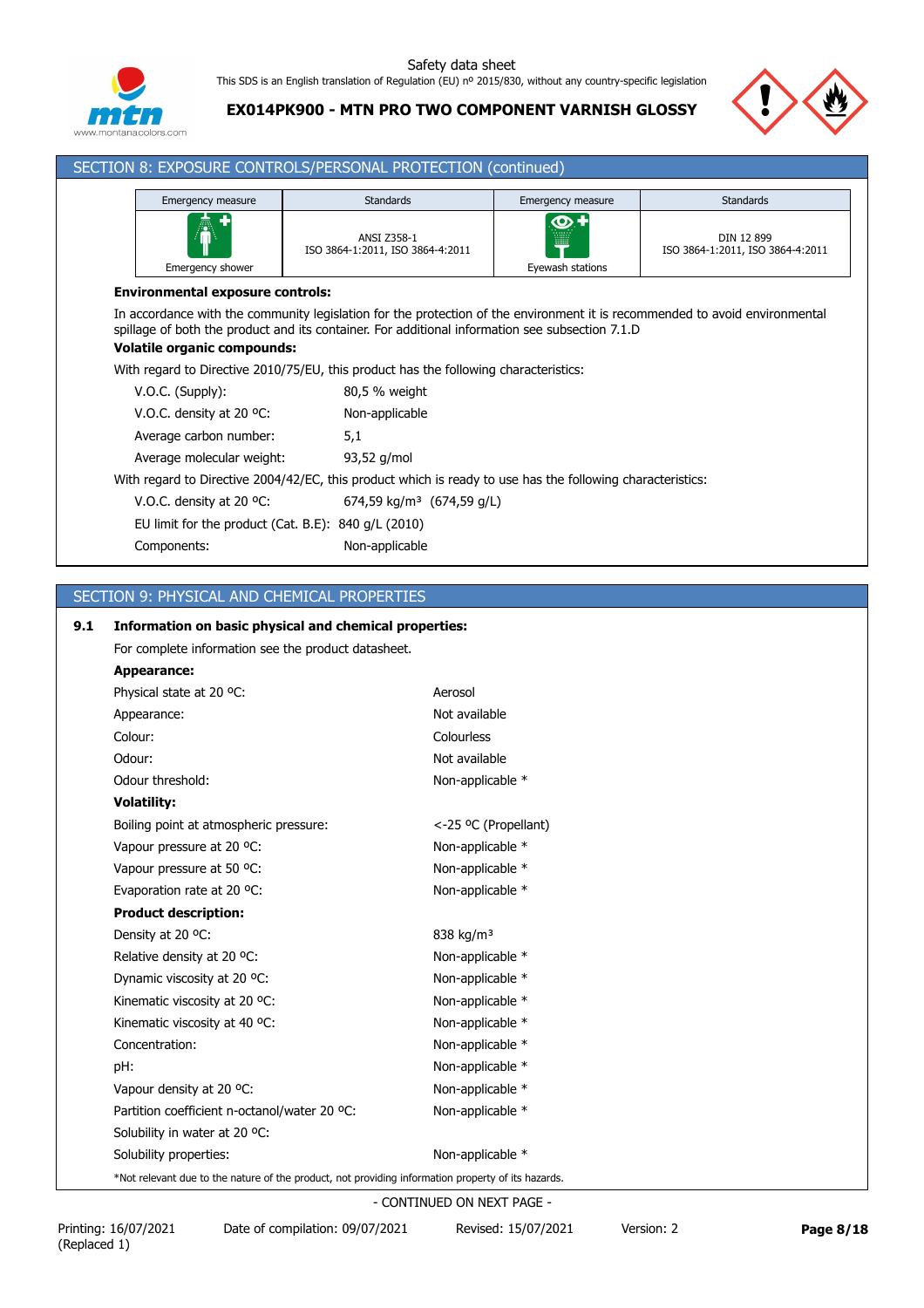

**EX014PK900 - MTN PRO TWO COMPONENT VARNISH GLOSSY**



|     | SECTION 9: PHYSICAL AND CHEMICAL PROPERTIES (continued)                                            |                     |
|-----|----------------------------------------------------------------------------------------------------|---------------------|
|     | Decomposition temperature:                                                                         | Non-applicable *    |
|     | Melting point/freezing point:                                                                      | Non-applicable *    |
|     | Recipient pressure:                                                                                | Non-applicable *    |
|     | Explosive properties:                                                                              | Non-applicable *    |
|     | Oxidising properties:                                                                              | Non-applicable *    |
|     | <b>Flammability:</b>                                                                               |                     |
|     | Flash Point:                                                                                       | -41 °C (Propellant) |
|     | Heat of combustion:                                                                                | Non-applicable *    |
|     | Flammability (solid, gas):                                                                         | Non-applicable *    |
|     | Autoignition temperature:                                                                          | 240 °C (Propellant) |
|     | Lower flammability limit:                                                                          | Non-applicable *    |
|     | Upper flammability limit:                                                                          | Non-applicable *    |
|     | <b>Explosive:</b>                                                                                  |                     |
|     | Lower explosive limit:                                                                             | Non-applicable *    |
|     | Upper explosive limit:                                                                             | Non-applicable *    |
| 9.2 | <b>Other information:</b>                                                                          |                     |
|     | Surface tension at 20 °C:                                                                          | Non-applicable *    |
|     | Refraction index:                                                                                  | Non-applicable *    |
|     | *Not relevant due to the nature of the product, not providing information property of its hazards. |                     |

|      | SECTION 10: STABILITY AND REACTIVITY                                                                                   |
|------|------------------------------------------------------------------------------------------------------------------------|
| 10.1 | <b>Reactivity:</b>                                                                                                     |
|      | No hazardous reactions are expected because the product is stable under recommended storage conditions. See section 7. |
|      | 10.2 Chemical stability:                                                                                               |
|      | Chemically stable under the conditions of storage, handling and use.                                                   |
|      | 10.3 Possibility of hazardous reactions:                                                                               |
|      | Under the specified conditions, hazardous reactions that lead to excessive temperatures or pressure are not expected.  |
|      | 10.4 Conditions to avoid:                                                                                              |

Applicable for handling and storage at room temperature:

| Shock and friction | Contact with air    | Increase in temperature      | Sunlight            | Humidity       |
|--------------------|---------------------|------------------------------|---------------------|----------------|
| Not applicable     | Not<br>: applicable | Risk<br>combustion<br>$\sim$ | Avoid direct impact | Not applicable |

## **10.5 Incompatible materials:**

| Acids                 | Water               | $\mathbf{r}$<br>Oxidising materials | Combustible materials | Others                                  |
|-----------------------|---------------------|-------------------------------------|-----------------------|-----------------------------------------|
| Avoid<br>strong acids | Not<br>: applicable | Avoid direct impact                 | Not<br>* applicable * | strong bases '<br>l alkalis or<br>Avoig |

## **10.6 Hazardous decomposition products:**

See subsection 10.3, 10.4 and 10.5 to find out the specific decomposition products. Depending on the decomposition conditions, complex mixtures of chemical substances can be released: carbon dioxide (CO2), carbon monoxide and other organic compounds.

# SECTION 11: TOXICOLOGICAL INFORMATION \*\*

# **11.1 Information on toxicological effects:**

The experimental information related to the toxicological properties of the product itself is not available

Contains glycols. It is recommended not to breathe the vapours for prolonged periods of time due to the possibility of effects that are hazardous to the health .

*\*\* Changes with regards to the previous version*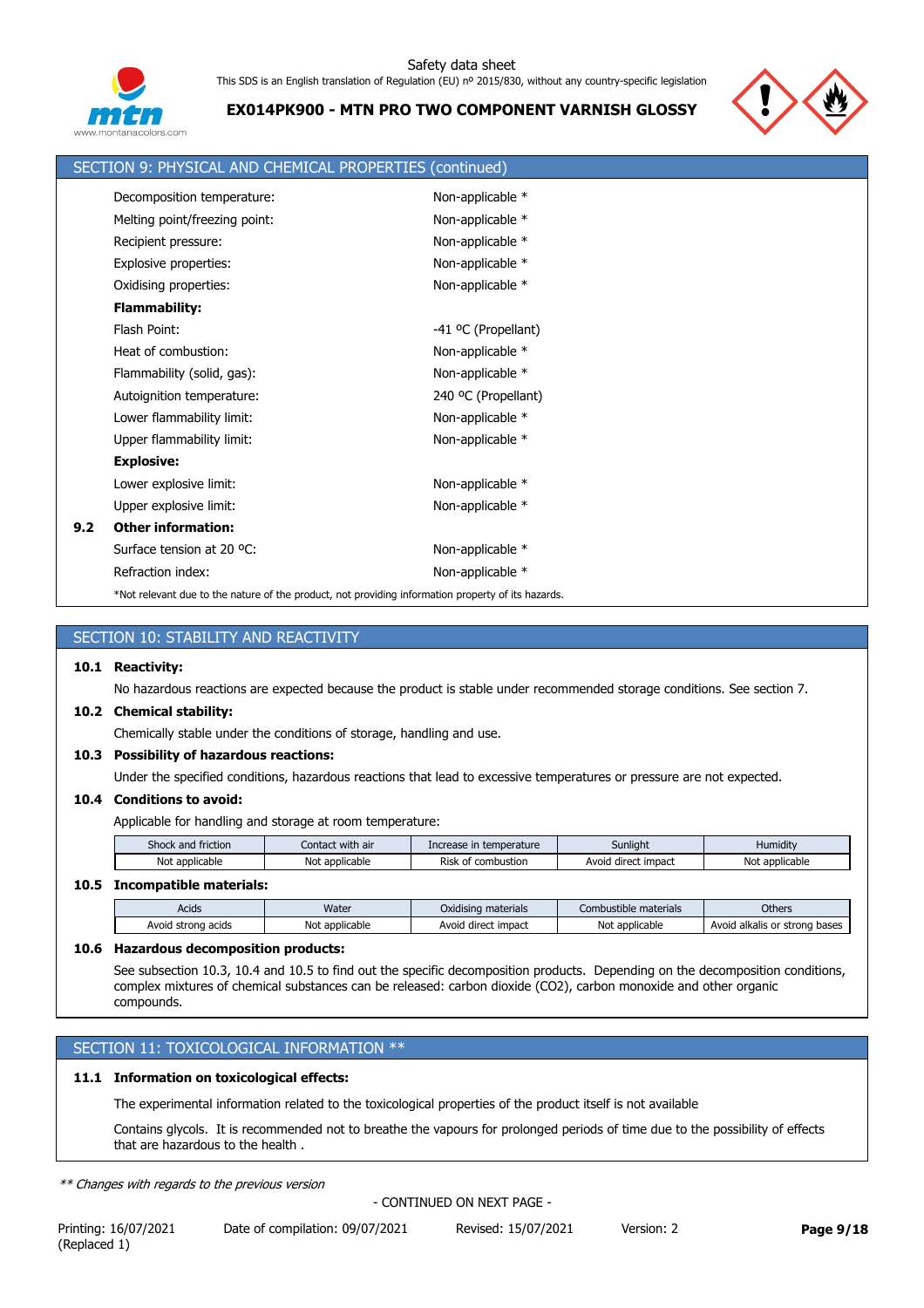

**EX014PK900 - MTN PRO TWO COMPONENT VARNISH GLOSSY**



# SECTION 11: TOXICOLOGICAL INFORMATION \*\* (continued)

### **Dangerous health implications:**

In case of exposure that is repetitive, prolonged or at concentrations higher than the recommended occupational exposure limits, adverse effects on health may result, depending on the means of exposure:

- A- Ingestion (acute effect):
	- Acute toxicity : Based on available data, the classification criteria are not met, as it does not contain substances classified as dangerous for consumption. For more information see section 3.
	- Corrosivity/Irritability: Based on available data, the classification criteria are not met. However, it does contain substances classified as dangerous for this effect. For more information see section 3.
- B- Inhalation (acute effect):
	- Acute toxicity : Based on available data, the classification criteria are not met. However, it contains substances classified as dangerous for inhalation. For more information see section 3.
	- Corrosivity/Irritability: Based on available data, the classification criteria are not met. However, it contains substances classified as dangerous for inhalation. For more information see section 3.
- C- Contact with the skin and the eyes (acute effect):

- Contact with the skin: Based on available data, the classification criteria are not met. However, it contains substances classified as dangerous for skin contact. For more information see section 3.

- Contact with the eyes: Produces eye damage after contact.
- D- CMR effects (carcinogenicity, mutagenicity and toxicity to reproduction):
	- Carcinogenicity: Based on available data, the classification criteria are not met, as it does not contain substances classified as dangerous for the effects mentioned. For more information see section 3.
		- IARC: Xylene (3); Hydrocarbons, C9, aromatics (3)
	- Mutagenicity: Based on available data, the classification criteria are not met, as it does not contain substances classified as dangerous for this effect. For more information see section 3.
	- Reproductive toxicity: Based on available data, the classification criteria are not met, as it does not contain substances classified as dangerous for this effect. For more information see section 3.
- E- Sensitizing effects:
	- Respiratory: Based on available data, the classification criteria are not met, as it does not contain substances classified as dangerous with sensitising effects. For more information see section 3.
	- Cutaneous: Prolonged contact with the skin can result in episodes of allergic contact dermatitis.
- F- Specific target organ toxicity (STOT) single exposure:

Exposure in high concentration can interfere with the central nervous system causing headache, dizziness, vertigo, nausea, vomiting, confusion, and in serious cases, loss of consciousness.

- G- Specific target organ toxicity (STOT)-repeated exposure:
	- Specific target organ toxicity (STOT)-repeated exposure: Based on available data, the classification criteria are not met.
	- However, it does contain substances classified as dangerous for this effect. For more information see section 3.
	- Skin: Repeated exposure may cause skin dryness or cracking
- H- Aspiration hazard:

Based on available data, the classification criteria are not met. However, it does contain substances classified as dangerous for this effect. For more information see section 3.

## **Other information:**

Non-applicable

# **Specific toxicology information on the substances:**

| Identification | Acute toxicity  |                  | Genus  |
|----------------|-----------------|------------------|--------|
| dimethyl ether | LD50 oral       | >2000 mg/kg      |        |
| CAS: 115-10-6  | LD50 dermal     | >2000 mg/kg      |        |
| EC: 204-065-8  | LC50 inhalation | 308,5 mg/L (4 h) | Rat    |
| acetone        | LD50 oral       | 5800 mg/kg       | Rat    |
| CAS: 67-64-1   | LD50 dermal     | 7426 mg/kg       | Rabbit |
| EC: 200-662-2  | LC50 inhalation | 76 mg/L (4 h)    | Rat    |

*\*\* Changes with regards to the previous version*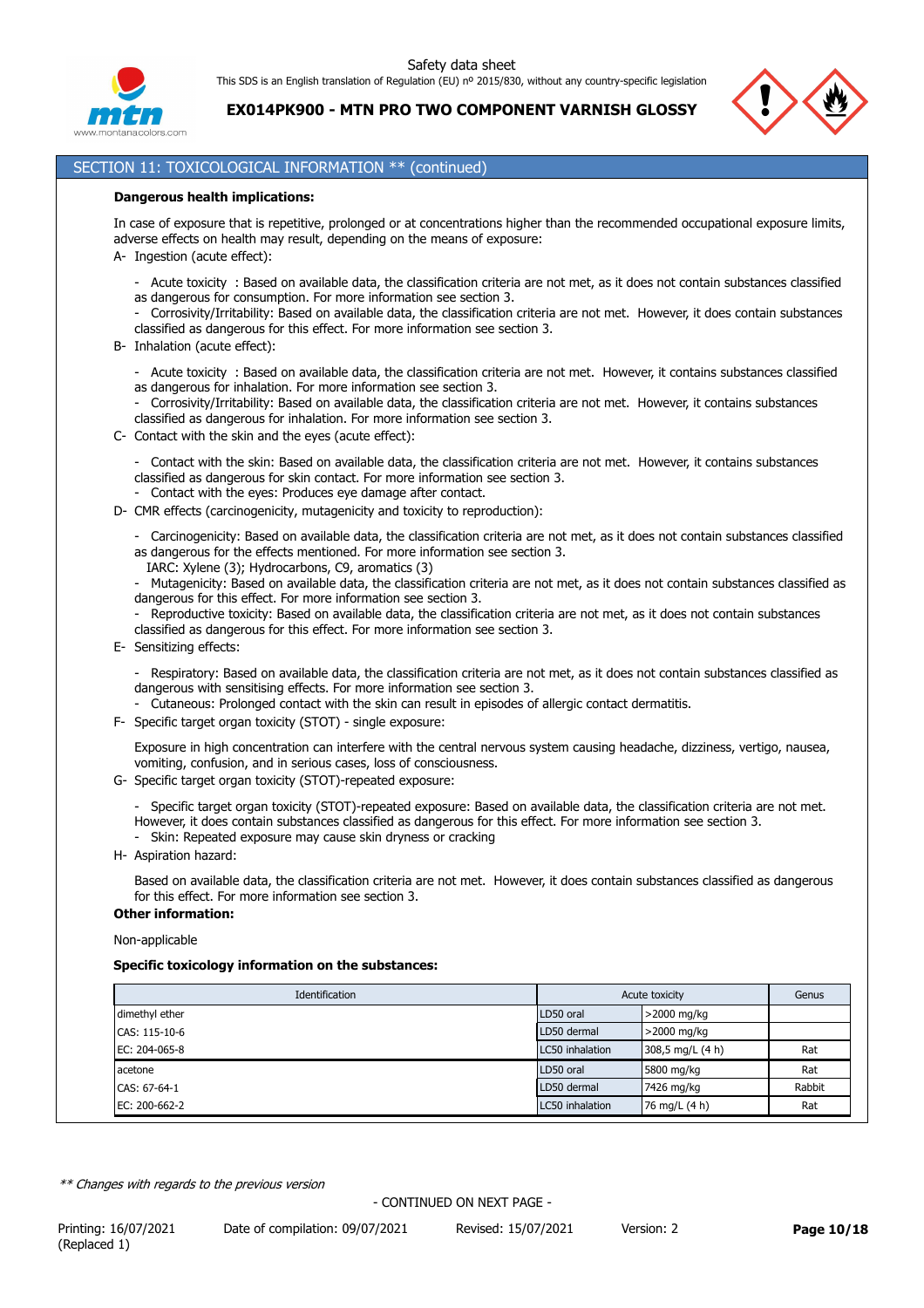



**EX014PK900 - MTN PRO TWO COMPONENT VARNISH GLOSSY**

# SECTION 11: TOXICOLOGICAL INFORMATION \*\* (continued)

| Identification                        |                 | Acute toxicity       | Genus  |
|---------------------------------------|-----------------|----------------------|--------|
| N-butyl acetate                       | LD50 oral       | 12789 mg/kg          | Rat    |
| CAS: 123-86-4                         | LD50 dermal     | 14112 mg/kg          | Rabbit |
| EC: 204-658-1                         | LC50 inhalation | 23,4 mg/L (4 h)      | Rat    |
| Hexamethylene diisocyanate, oligomers | LD50 oral       | 5100 mg/kg           | Rat    |
| CAS: 28182-81-2                       | LD50 dermal     | >2000 mg/kg          |        |
| EC: 931-274-8                         | LC50 inhalation | 11 mg/L (4 h) (ATEi) |        |
| Xylene                                | LD50 oral       | 2100 mg/kg           | Rat    |
| CAS: 1330-20-7                        | LD50 dermal     | 1100 mg/kg           | Rat    |
| EC: 215-535-7                         | LC50 inhalation | 11 mg/L (4 h) (ATEi) |        |
| Hydrocarbons, C9, aromatics           | LD50 oral       | >2000 mg/kg          |        |
| CAS: 64742-95-6                       | LD50 dermal     | >2000 mg/kg          |        |
| EC: 918-668-5                         | LC50 inhalation | $>20$ mg/L (4 h)     |        |
| 2-methoxy-1-methylethyl acetate       | LD50 oral       | 8532 mg/kg           | Rat    |
| CAS: 108-65-6                         | LD50 dermal     | 5100 mg/kg           | Rat    |
| EC: 203-603-9                         | LC50 inhalation | 30 mg/L (4 h)        | Rat    |
| 2-butoxyethyl acetate                 | LD50 oral       | 2100 mg/kg           | Rat    |
| CAS: 112-07-2                         | LD50 dermal     | 1480 mg/kg           | Rabbit |
| EC: 203-933-3                         | LC50 inhalation | 11 mg/L (4 h)        | Rat    |
| Hydroxyphenyl benzotriazol derivative | LD50 oral       | >2000 mg/kg          |        |
| CAS: Non-applicable                   | LD50 dermal     | >2000 mg/kg          |        |
| EC: 400-830-7                         | LC50 inhalation | $>20$ mg/L           |        |

*\*\* Changes with regards to the previous version*

# SECTION 12: ECOLOGICAL INFORMATION \*\*

The experimental information related to the eco-toxicological properties of the product itself is not available

## **12.1 Toxicity:**

| Identification                        |             | Acute toxicity        | <b>Species</b>          | Genus      |
|---------------------------------------|-------------|-----------------------|-------------------------|------------|
| acetone                               | <b>LC50</b> | 5540 mg/L (96 h)      | Oncorhynchus mykiss     | Fish       |
| CAS: 67-64-1                          | <b>EC50</b> | 8800 mg/L (48 h)      | Daphnia pulex           | Crustacean |
| EC: 200-662-2                         | <b>EC50</b> | 3400 mg/L (48 h)      | Chlorella pyrenoidosa   | Algae      |
| N-butyl acetate                       | <b>LC50</b> | Non-applicable        |                         |            |
| CAS: 123-86-4                         | <b>EC50</b> | Non-applicable        |                         |            |
| EC: 204-658-1                         | <b>EC50</b> | 675 mg/L (72 h)       | Scenedesmus subspicatus | Algae      |
| Hexamethylene diisocyanate, oligomers | <b>LC50</b> | Non-applicable        |                         |            |
| CAS: 28182-81-2                       | <b>EC50</b> | Non-applicable        |                         |            |
| EC: 931-274-8                         | <b>EC50</b> | 1000 mg/L (72 h)      | Scenedesmus subspicatus | Algae      |
| Hydrocarbons, C9, aromatics           | <b>LC50</b> | $>1 - 10$ mg/L (96 h) |                         | Fish       |
| CAS: 64742-95-6                       | <b>EC50</b> | $>1 - 10$ mg/L (48 h) |                         | Crustacean |
| EC: 918-668-5                         | <b>EC50</b> | $>1 - 10$ mg/L (72 h) |                         | Algae      |
| 2-methoxy-1-methylethyl acetate       | <b>LC50</b> | 161 mg/L (96 h)       | Pimephales promelas     | Fish       |
| CAS: 108-65-6                         | <b>EC50</b> | 481 mg/L (48 h)       | Daphnia sp.             | Crustacean |
| EC: 203-603-9                         | <b>EC50</b> | Non-applicable        |                         |            |
| 2-butoxyethyl acetate                 | <b>LC50</b> | 80 mg/L (48 h)        | Leuciscus idus          | Fish       |
| CAS: 112-07-2                         | <b>EC50</b> | 37 mg/L (48 h)        | Daphnia magna           | Crustacean |
| EC: 203-933-3                         | <b>EC50</b> | 500 mg/L (72 h)       | Scenedesmus subspicatus | Algae      |
| Hydroxyphenyl benzotriazol derivative | <b>LC50</b> | $>1 - 10$ mg/L (96 h) |                         | Fish       |
| CAS: Non-applicable                   | <b>EC50</b> | $>1 - 10$ mg/L (48 h) |                         | Crustacean |
| EC: 400-830-7                         | <b>EC50</b> | $>1 - 10$ mg/L (72 h) |                         | Algae      |

*\*\* Changes with regards to the previous version*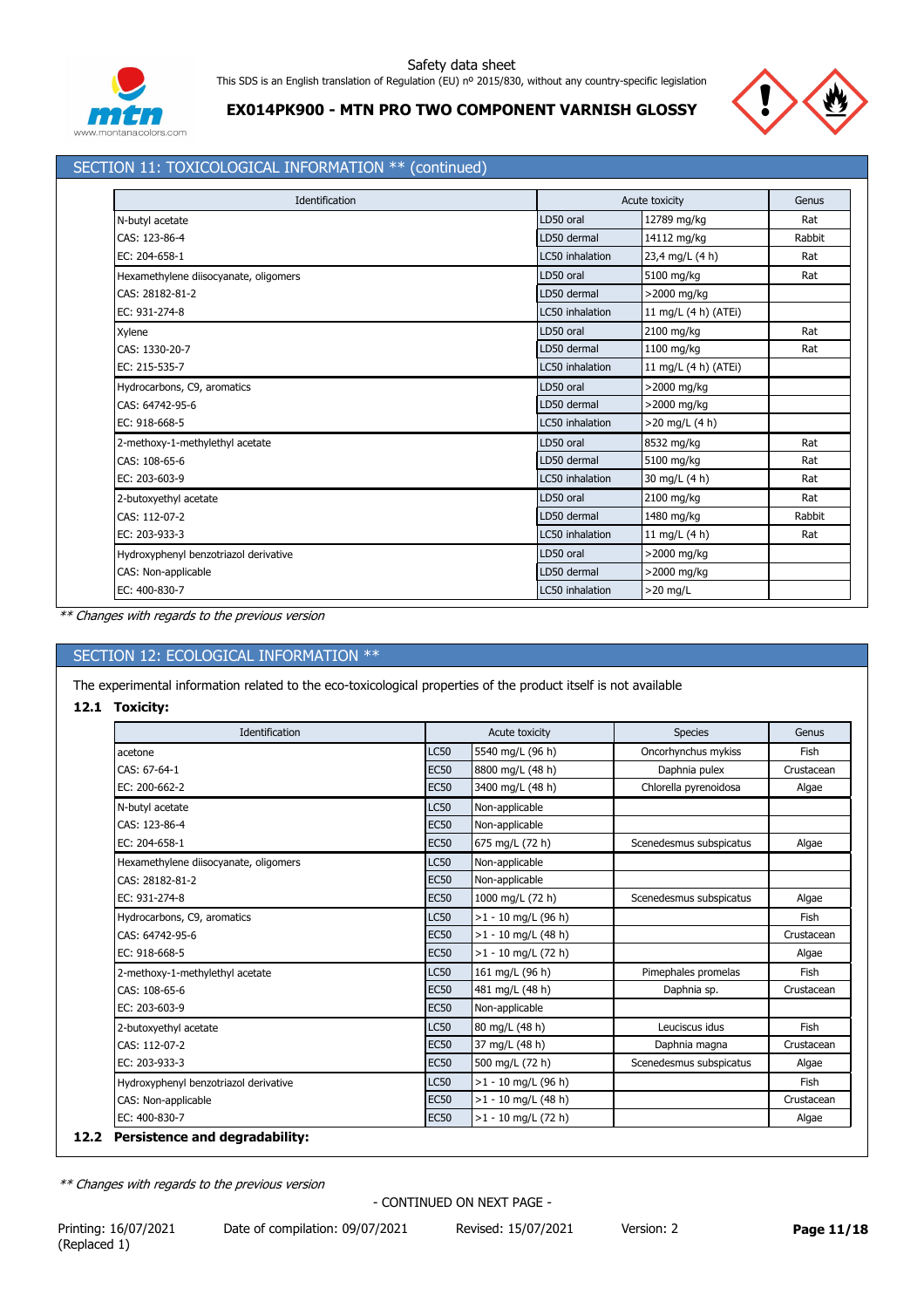



# **EX014PK900 - MTN PRO TWO COMPONENT VARNISH GLOSSY**

# SECTION 12: ECOLOGICAL INFORMATION \*\* (continued)

| <b>Identification</b>           |                  | Degradability  | Biodegradability |                |
|---------------------------------|------------------|----------------|------------------|----------------|
| acetone                         | BOD <sub>5</sub> | Non-applicable | Concentration    | 100 mg/L       |
| CAS: 67-64-1                    | <b>COD</b>       | Non-applicable | Period           | 28 days        |
| EC: 200-662-2                   | BOD5/COD         | Non-applicable | % Biodegradable  | 96 %           |
| N-butyl acetate                 | BOD <sub>5</sub> | Non-applicable | Concentration    | Non-applicable |
| CAS: 123-86-4                   | <b>COD</b>       | Non-applicable | Period           | 5 days         |
| EC: 204-658-1                   | BOD5/COD         | Non-applicable | % Biodegradable  | 84 %           |
| Xylene                          | BOD <sub>5</sub> | Non-applicable | Concentration    | Non-applicable |
| CAS: 1330-20-7                  | <b>COD</b>       | Non-applicable | Period           | 28 days        |
| EC: 215-535-7                   | BOD5/COD         | Non-applicable | % Biodegradable  | 88 %           |
| 2-methoxy-1-methylethyl acetate | BOD <sub>5</sub> | Non-applicable | Concentration    | 785 mg/L       |
| CAS: 108-65-6                   | <b>COD</b>       | Non-applicable | Period           | 8 days         |
| EC: 203-603-9                   | BOD5/COD         | Non-applicable | % Biodegradable  | 100 %          |
| 2-butoxyethyl acetate           | BOD <sub>5</sub> | Non-applicable | Concentration    | 30 mg/L        |
| CAS: 112-07-2                   | <b>COD</b>       | Non-applicable | Period           | 28 days        |
| EC: 203-933-3                   | BOD5/COD         | Non-applicable | % Biodegradable  | 77,3 %         |

## **12.3 Bioaccumulative potential:**

| Identification                  |            | Bioaccumulation potential |
|---------------------------------|------------|---------------------------|
| acetone                         | <b>BCF</b> |                           |
| CAS: 67-64-1                    | Pow Log    | $-0.24$                   |
| EC: 200-662-2                   | Potential  | Low                       |
| N-butyl acetate                 | <b>BCF</b> | $\overline{4}$            |
| CAS: 123-86-4                   | Pow Log    | 1.78                      |
| EC: 204-658-1                   | Potential  | Low                       |
| Xylene                          | <b>BCF</b> | 9                         |
| CAS: 1330-20-7                  | Pow Log    | 2.77                      |
| EC: 215-535-7                   | Potential  | Low                       |
| 2-methoxy-1-methylethyl acetate | <b>BCF</b> |                           |
| CAS: 108-65-6                   | Pow Log    | 0.43                      |
| EC: 203-603-9                   | Potential  | Low                       |
| 2-butoxyethyl acetate           | <b>BCF</b> | 3                         |
| CAS: 112-07-2                   | Pow Log    | 1.51                      |
| EC: 203-933-3                   | Potential  | Low                       |

# **12.4 Mobility in soil:**

| Identification        |                 | Absorption/desorption | Volatility |                                 |
|-----------------------|-----------------|-----------------------|------------|---------------------------------|
| dimethyl ether        | Koc             | Non-applicable        | Henry      | Non-applicable                  |
| CAS: 115-10-6         | Conclusion      | Non-applicable        | Dry soil   | Non-applicable                  |
| EC: 204-065-8         | Surface tension | 1,136E-2 N/m (25 °C)  | Moist soil | Non-applicable                  |
| acetone               | Koc             |                       | Henry      | 2,93 Pa·m <sup>3</sup> /mol     |
| CAS: 67-64-1          | Conclusion      | Very High             | Dry soil   | Yes                             |
| EC: 200-662-2         | Surface tension | 2,304E-2 N/m (25 °C)  | Moist soil | Yes                             |
| N-butyl acetate       | Koc             | Non-applicable        | Henry      | Non-applicable                  |
| CAS: 123-86-4         | Conclusion      | Non-applicable        | Dry soil   | Non-applicable                  |
| EC: 204-658-1         | Surface tension | 2,478E-2 N/m (25 °C)  | Moist soil | Non-applicable                  |
| Xylene                | Koc             | 202                   | Henry      | 524,86 Pa·m <sup>3</sup> /mol   |
| CAS: 1330-20-7        | Conclusion      | Moderate              | Dry soil   | Yes                             |
| EC: 215-535-7         | Surface tension | Non-applicable        | Moist soil | Yes                             |
| 2-butoxyethyl acetate | <b>Koc</b>      | Non-applicable        | Henry      | 5,532E-1 Pa·m <sup>3</sup> /mol |
| CAS: 112-07-2         | Conclusion      | Non-applicable        | Dry soil   | No                              |
| EC: 203-933-3         | Surface tension | Non-applicable        | Moist soil | Yes                             |

### **12.5 Results of PBT and vPvB assessment:**

Product fails to meet PBT/vPvB criteria

*\*\* Changes with regards to the previous version*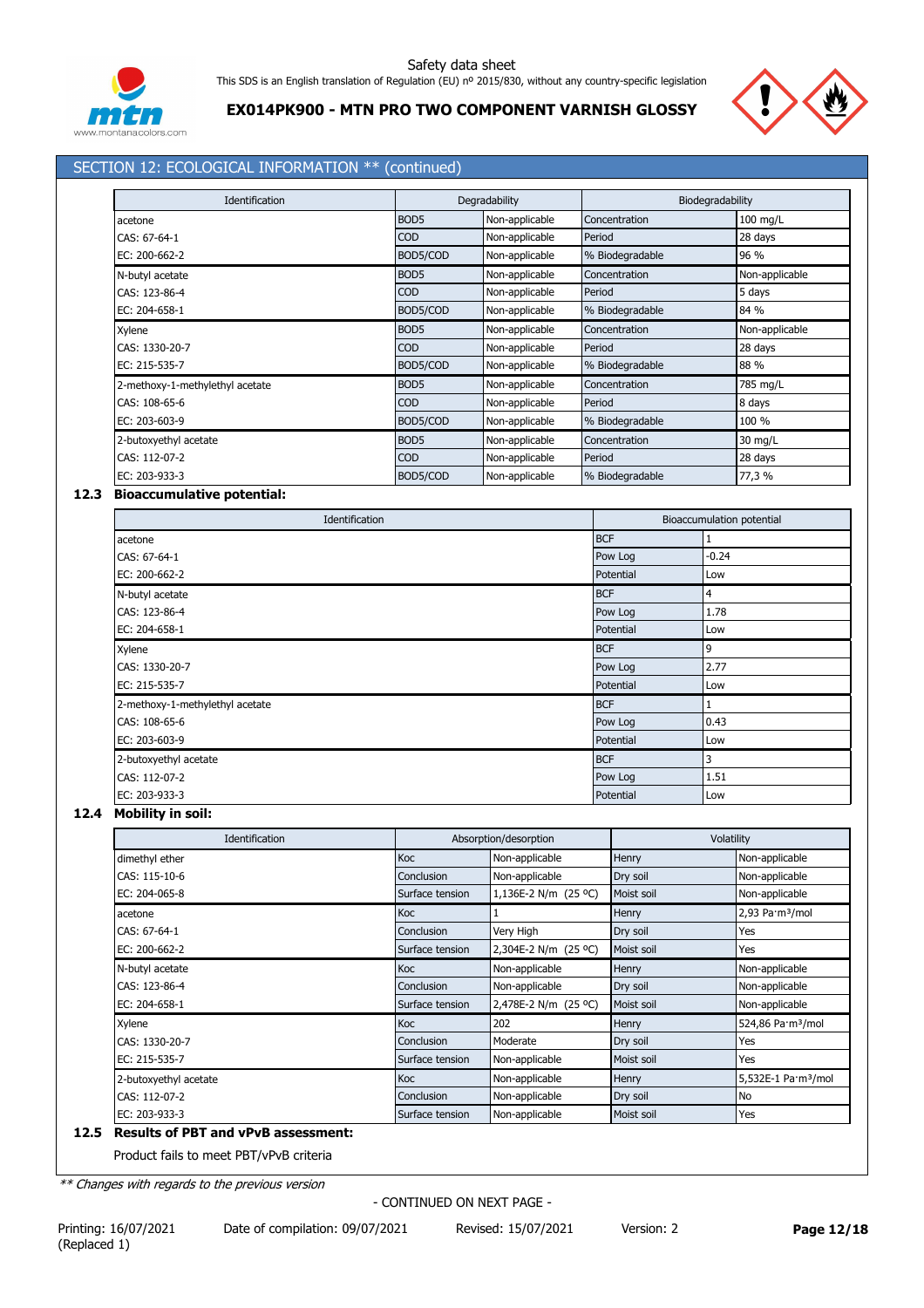

**EX014PK900 - MTN PRO TWO COMPONENT VARNISH GLOSSY**



# SECTION 12: ECOLOGICAL INFORMATION \*\* (continued)

## **12.6 Other adverse effects:**

Not described

#### *\*\* Changes with regards to the previous version*

## SECTION 13: DISPOSAL CONSIDERATIONS

## **13.1 Waste treatment methods:**

| Code      | <b>Description</b>                                                               | Waste class (Regulation (EU) No<br>1357/2014) |  |
|-----------|----------------------------------------------------------------------------------|-----------------------------------------------|--|
| 16 05 04* | laases in pressure containers (including halons) containing hazardous substances | Dangerous                                     |  |

### **Type of waste (Regulation (EU) No 1357/2014):**

HP3 Flammable, HP4 Irritant — skin irritation and eye damage

## **Waste management (disposal and evaluation):**

Consult the authorized waste service manager on the assessment and disposal operations in accordance with Annex 1 and Annex 2 (Directive 2008/98/EC). As under 15 01 (2014/955/EC) of the code and in case the container has been in direct contact with the product, it will be processed the same way as the actual product. Otherwise, it will be processed as non-dangerous residue. We do not recommended disposal down the drain. See paragraph 6.2.

## **Regulations related to waste management:**

In accordance with Annex II of Regulation (EC) No 1907/2006 (REACH) the community or state provisions related to waste management are stated

Community legislation: Directive 2008/98/EC, 2014/955/EU, Regulation (EU) No 1357/2014

## SECTION 14: TRANSPORT INFORMATION

#### **Transport of dangerous goods by land:** With regard to ADR 2021 and RID 2021: 14.7 Transport in bulk according Non-applicable **to Annex II of Marpol and the IBC Code:** 14.6 Special precautions for user **14.5 Environmental hazards:** No Tunnel restriction code: D **14.4 Packing group: 14.3 Transport hazard class(es): 14.2 UN proper shipping name: 14.1 UN number:** Labels: Special regulations: Physico-Chemical properties: UN1950  $\overline{2}$ N/A 2.1 AEROSOLS, flammable 190, 327, 344, 625 see section 9 Limited quantities: 1 L **Transport of dangerous goods by sea:** With regard to IMDG 39-18: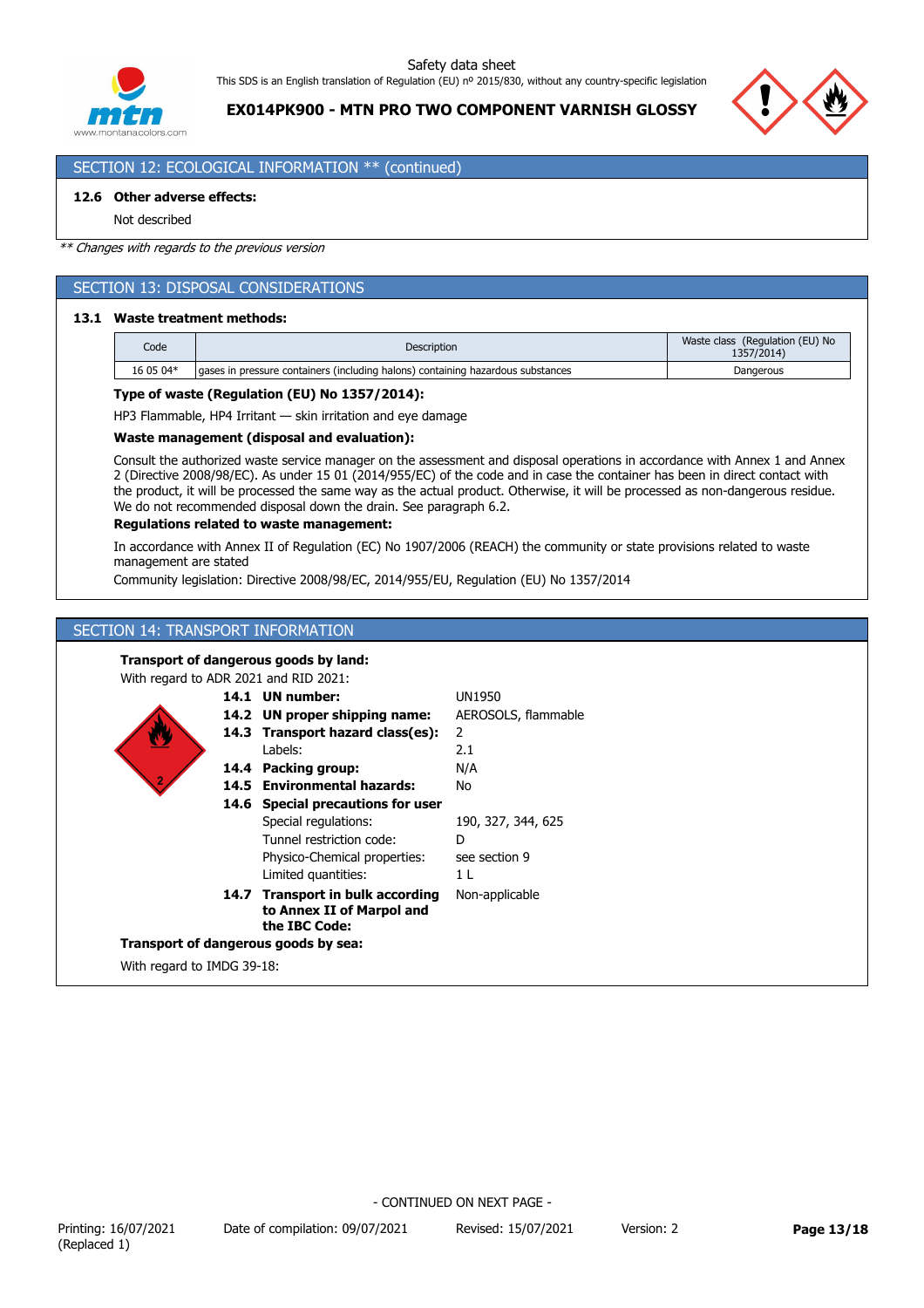

**EX014PK900 - MTN PRO TWO COMPONENT VARNISH GLOSSY**



| SECTION 14: TRANSPORT INFORMATION (continued) |                                                                                                                                                       |                                                                                                |  |  |
|-----------------------------------------------|-------------------------------------------------------------------------------------------------------------------------------------------------------|------------------------------------------------------------------------------------------------|--|--|
|                                               | 14.1 UN number:<br>14.2 UN proper shipping name:<br>14.3 Transport hazard class(es):<br>Labels:                                                       | <b>UN1950</b><br>AEROSOLS, flammable<br>$\overline{2}$<br>2.1                                  |  |  |
|                                               | 14.4 Packing group:                                                                                                                                   | N/A                                                                                            |  |  |
| 14.5                                          | <b>Marine pollutant:</b>                                                                                                                              | No                                                                                             |  |  |
|                                               | 14.6 Special precautions for user<br>Special regulations:<br>EmS Codes:<br>Physico-Chemical properties:<br>Limited quantities:<br>Segregation group:  | 63, 959, 190, 277, 327, 344<br>$F-D, S-U$<br>see section 9<br>1 <sub>L</sub><br>Non-applicable |  |  |
|                                               | 14.7 Transport in bulk according<br>to Annex II of Marpol and<br>the IBC Code:                                                                        | Non-applicable                                                                                 |  |  |
| Transport of dangerous goods by air:          |                                                                                                                                                       |                                                                                                |  |  |
| With regard to IATA/ICAO 2021:                |                                                                                                                                                       |                                                                                                |  |  |
|                                               | 14.1 UN number:<br>14.2 UN proper shipping name:<br>14.3 Transport hazard class(es):<br>Labels:<br>14.4 Packing group:<br>14.5 Environmental hazards: | <b>UN1950</b><br>AEROSOLS, flammable<br>$\overline{2}$<br>2.1<br>N/A<br><b>No</b>              |  |  |
|                                               | 14.6 Special precautions for user<br>Physico-Chemical properties:                                                                                     | see section 9                                                                                  |  |  |
| 14.7                                          | <b>Transport in bulk according</b><br>to Annex II of Marpol and<br>the IBC Code:                                                                      | Non-applicable                                                                                 |  |  |

# SECTION 15: REGULATORY INFORMATION

# **15.1 Safety, health and environmental regulations/legislation specific for the substance or mixture:**

Candidate substances for authorisation under the Regulation (EC) No 1907/2006 (REACH): Non-applicable

Substances included in Annex XIV of REACH ("Authorisation List") and sunset date: Non-applicable

Regulation (EC) No 1005/2009, about substances that deplete the ozone layer: Non-applicable

Article 95, REGULATION (EU) No 528/2012: Non-applicable

REGULATION (EU) No 649/2012, in relation to the import and export of hazardous chemical products: Non-applicable

## **Seveso III:**

| Section<br>Description                                                                                                 |                           | Lower-tier<br>requirements | Upper-tier<br>requirements |  |  |
|------------------------------------------------------------------------------------------------------------------------|---------------------------|----------------------------|----------------------------|--|--|
| P <sub>3</sub> a                                                                                                       | <b>FLAMMABLE AEROSOLS</b> | 150                        | 500                        |  |  |
| Limitations to commercialisation and the use of certain dangerous substances and mixtures (Annex XVII REACH,<br>etc ): |                           |                            |                            |  |  |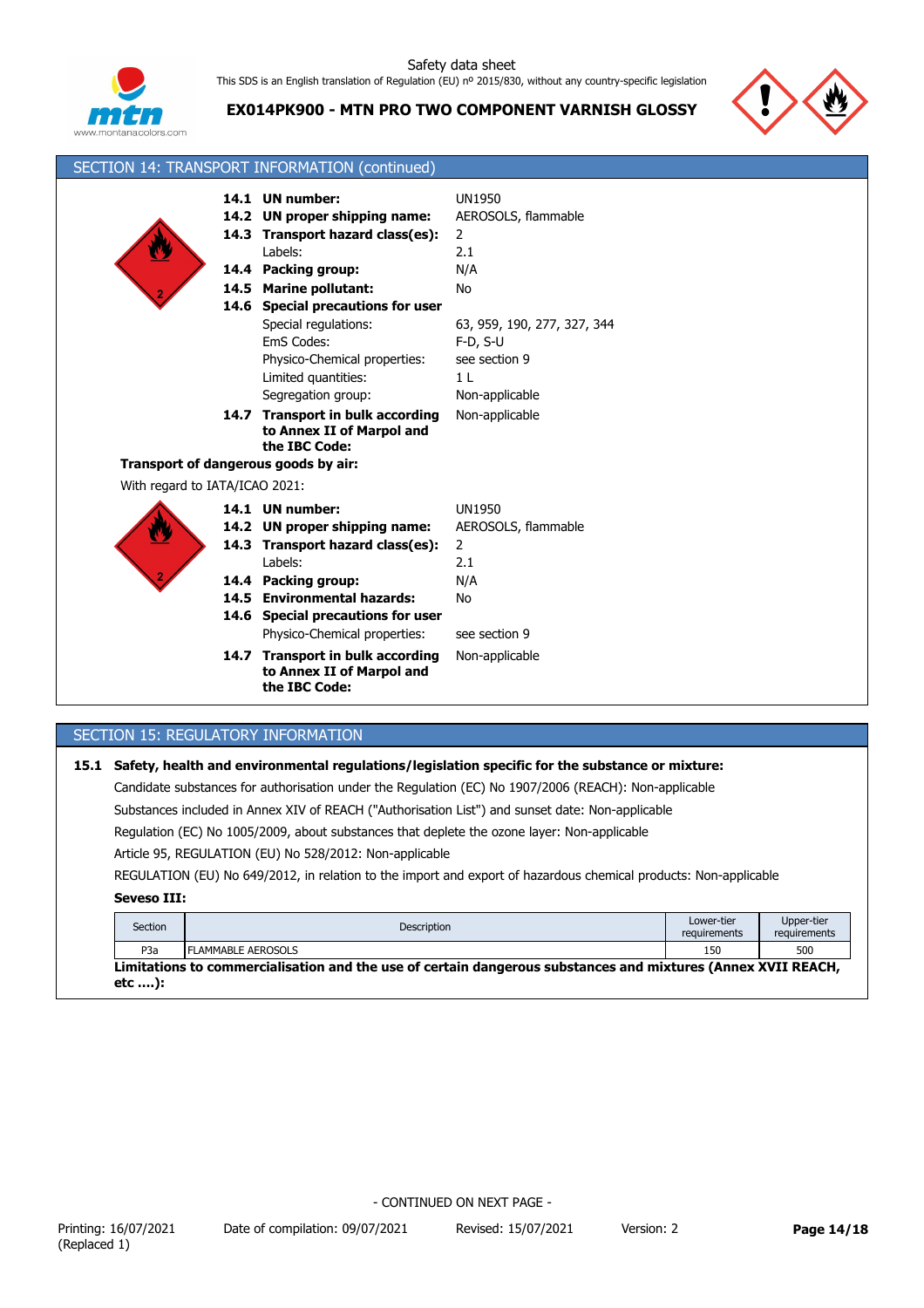**EX014PK900 - MTN PRO TWO COMPONENT VARNISH GLOSSY**



# SECTION 15: REGULATORY INFORMATION (continued)

Regulation (EU) 2019/1148 on the marketing and use of explosives precursors: Contains acetone. Product under the provisions of Article 9. However, products that contain explosives precursors only to such a small extent and in such complex mixtures that the extraction of the explosives precursors is technically extremely difficult should be excluded from the scope of this Regulation. Shall not be used in:

—ornamental articles intended to produce light or colour effects by means of different phases, for example in ornamental lamps and ashtrays,

—tricks and jokes,

—games for one or more participants, or any article intended to be used as such, even with ornamental aspects.

Contains more than 0.1 % of Hexamethylene diisocyanate, oligomers by weight. 1. Shall not be used as substances on their own, as a constituent in other substances or in mixtures for industrial and professional use(s) after 24 August 2023, unless: (a) the concentration of diisocyanates individually and in combination is less than 0,1 % by weight, or (b) the employer or selfemployed ensures that industrial or professional user(s) have successfully completed training on the safe use of diisocyanates

prior to the use of the substance(s) or mixture(s). 2. Shall not be placed on the market as substances on their own, as a constituent in other substances or in mixtures for industrial and professional use(s) after 24 February 2022, unless:

(a) the concentration of diisocyanates individually and in combination is less than 0,1 % by weight, or (b) the supplier ensures that the recipient of the substance(s) or mixture(s) is provided with information on the requirements referred to in point (b) of paragraph 1 and the following statement is placed on the packaging, in a manner that is visibly distinct from the rest of the label information: "As from 24 August 2023 adequate training is required before industrial or professional use".

3. For the purpose of this entry "industrial and professional user(s)" means any worker or self-employed worker handling diisocyanates on their own, as a constituent in other substances or in mixtures for industrial and professional use(s) or supervising these tasks.

4. The training referred to in point (b) of paragraph 1 shall include the instructions for the control of dermal and inhalation exposure to diisocyanates at the workplace without prejudice to any national occupational exposure limit value or other appropriate risk management measures at national level. Such training shall be conducted by an expert on occupational safety and health with competence acquired by relevant vocational training. That training shall cover as a minimum:

(a) the training elements in point (a) of paragraph 5 for all industrial and professional use(s).

(b) the training elements in points (a) and (b) of paragraph 5 for the following uses:

— handling open mixtures at ambient temperature (including foam tunnels)

— spraying in a ventilated booth

— application by roller

— application by brush

— application by dipping and pouring

— mechanical post treatment (e.g. cutting) of not fully cured articles which are not warm anymore

— cleaning and waste

— any other uses with similar exposure through the dermal and/or inhalation route

(c) the training elements in points (a), (b) and (c) of paragraph 5 for the following uses:

— handling incompletely cured articles (e.g. freshly cured, still warm)

— foundry applications

- maintenance and repair that needs access to equipment
- open handling of warm or hot formulations ( $>$  45 °C)

— spraying in open air, with limited or only natural ventilation (includes large industry working halls) and spraying with high energy (e.g. foams, elastomers)

— and any other uses with similar exposure through the dermal and/or

inhalation route.

5. Training elements:

(a) general training, including on-line training, on:

— chemistry of diisocyanates

- toxicity hazards (including acute toxicity)
- exposure to diisocyanates
- occupational exposure limit values
- how sensitisation can develop
- odour as indication of hazard
- importance of volatility for risk
- viscosity, temperature, and molecular weight of diisocyanates
- personal hygiene
- personal protective equipment needed, including practical instructions for its correct use and its limitations
- risk of dermal contact and inhalation exposure
- risk in relation to application process used
- skin and inhalation protection scheme
- ventilation
- cleaning, leakages, maintenance — discarding empty packaging
- protection of bystanders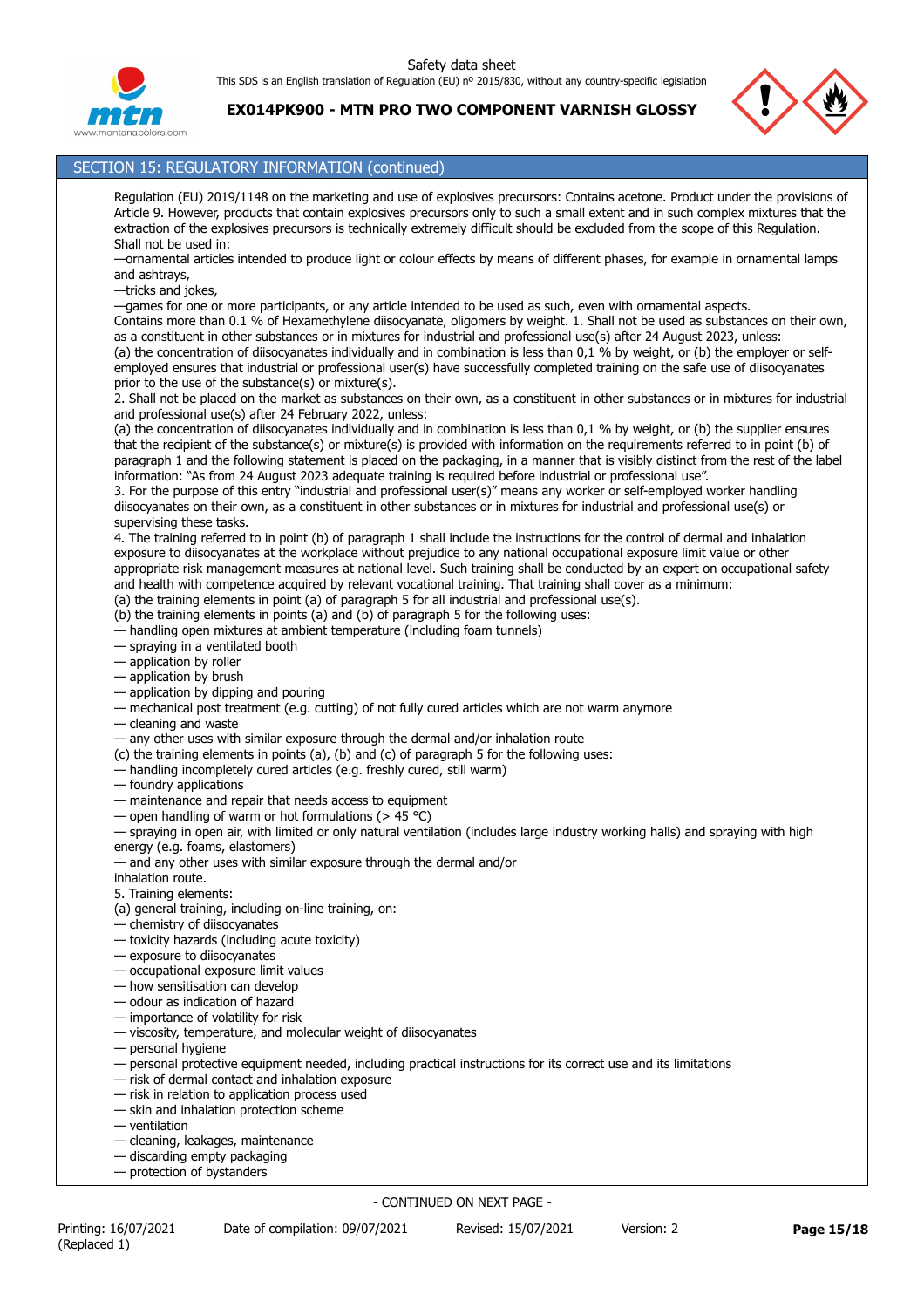Safety data sheet

This SDS is an English translation of Regulation (EU) nº 2015/830, without any country-specific legislation



**EX014PK900 - MTN PRO TWO COMPONENT VARNISH GLOSSY**



## SECTION 15: REGULATORY INFORMATION (continued)

- identification of critical handling stages
- specific national code systems (if applicable)
- behaviour-based safety
- certification or documented proof that training has been successfully completed
- (b) intermediate level training, including on-line training, on:
- additional behaviour-based aspects
- maintenance
- management of change
- evaluation of existing safety instructions
- risk in relation to application process used
- certification or documented proof that training has been successfully completed
- (c) advanced training, including on-line training, on:
- any additional certification needed for the specific uses covered
- spraying outside a spraying booth
- open handling of hot or warm formulations ( $> 45$  °C)
- certification or documented proof that training has been successfully completed

6. The training shall comply with the provisions set by the Member State in which the industrial or professional user(s) operate. Member States may implement or continue to apply their own national requirements for the use of the substance(s) or mixture (s), as long as the minimum requirements set out in paragraphs 4 and 5 are met.

7. The supplier referred to in point (b) of paragraph 2 shall ensure that the recipient is provided with training material and courses pursuant to paragraphs 4 and 5 in the official language(s) of the Member State(s) where the substance(s) or mixture(s) are supplied. The training shall take into consideration the specificity of the products supplied, including composition, packaging, and design.

8. The employer or self-employed shall document the successful completion of the training referred to in paragraphs 4 and 5. The training shall be renewed at least every five years.

9. Member States shall include in their reports pursuant to Article 117(1) the following information:

(a) any established training requirements and other risk management measures related to the industrial and professional uses of diisocyanates foreseen in national law

(b) the number of cases of reported and recognised occupational asthma and occupational respiratory and dermal diseases in relation to diisocyanates

- (c) national exposure limits for diisocyanates, if there are any
- (d) information about enforcement activities related to this restriction.

10. This restriction shall apply without prejudice to other Union legislation on the protection of safety and health of workers at the workplace.

## **Specific provisions in terms of protecting people or the environment:**

It is recommended to use the information included in this safety data sheet as a basis for conducting workplace-specific risk assessments in order to establish the necessary risk prevention measures for the handling, use, storage and disposal of this product.

#### **Other legislation:**

The product could be affected by sectorial legislation

### **15.2 Chemical safety assessment:**

The supplier has not carried out evaluation of chemical safety.

# SECTION 16: OTHER INFORMATION \*\*

#### **Legislation related to safety data sheets:**

The SDS shall be supplied in an official language of the country where the product is placed on the market. This safety data sheet has been designed in accordance with ANNEX II-Guide to the compilation of safety data sheets of Regulation (EC) No 1907/2006 (Regulation (EC) No 2015/830).

**Modifications related to the previous Safety Data Sheet which concerns the ways of managing risks.:**

*\*\* Changes with regards to the previous version*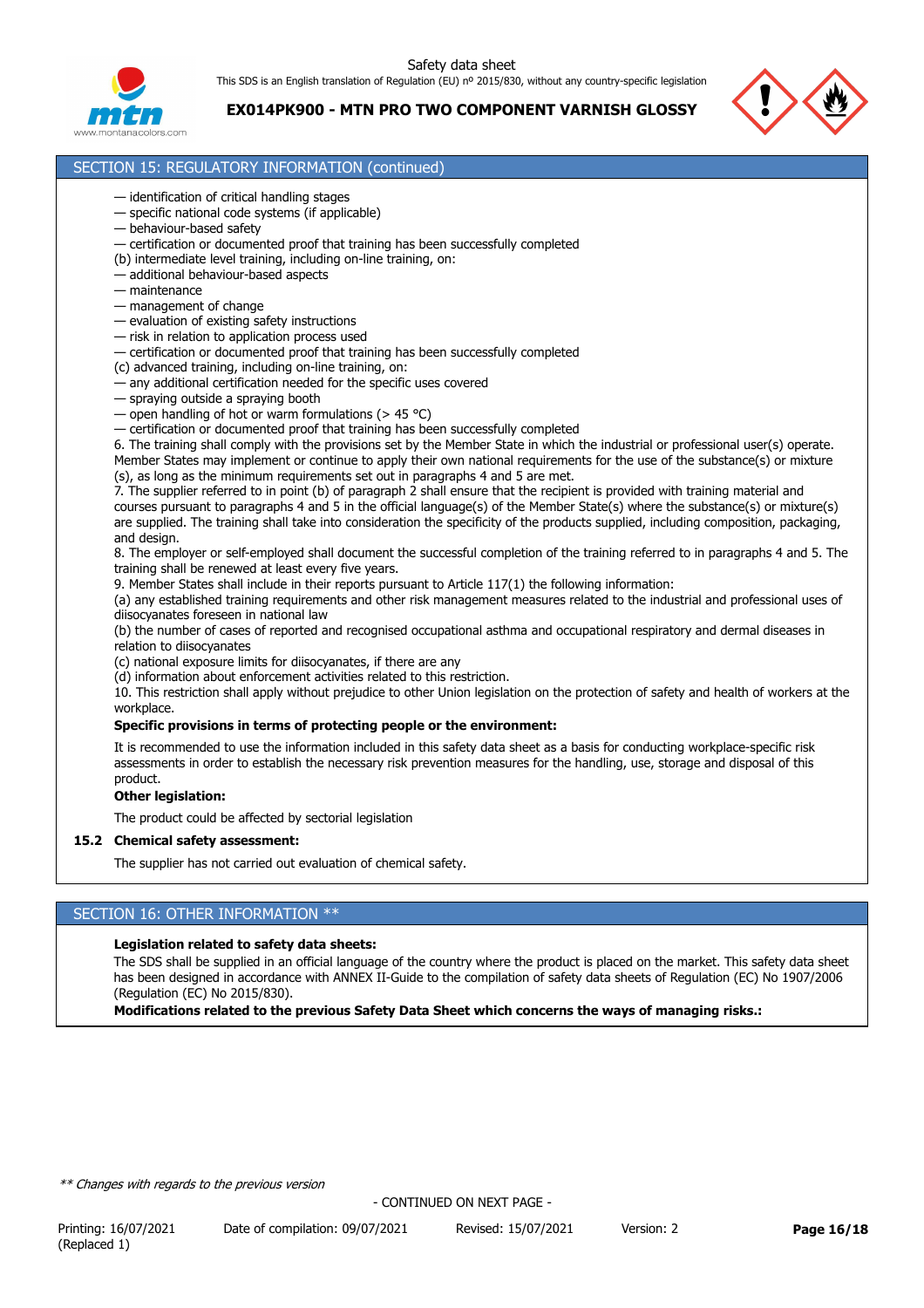

SECTION 16: OTHER INFORMATION \*\* (continued)

2-butoxyethyl acetate (112-07-2)

· New declared substances

# **EX014PK900 - MTN PRO TWO COMPONENT VARNISH GLOSSY**

COMPOSITION/INFORMATION ON INGREDIENTS (SECTION 3, SECTION 11, SECTION 12):



## Hydroxyphenyl benzotriazol derivative Xylene (1330-20-7) 2-methoxy-1-methylethyl acetate (108-65-6) · Removed substances Bis(1,2,2,6,6-pentamethyl-4-piperidyl) sebacate (41556-26-7) 2,3-epoxypropyl neodecanoate (26761-45-5) Substances that contribute to the classification (SECTION 2): · New declared substances 2-methoxy-1-methylethyl acetate (108-65-6) CLP Regulation (EC) No 1272/2008 (SECTION 2, SECTION 16): · Hazard statements · Precautionary statements · Substances contained in EUH208: New declared substances Hydroxyphenyl benzotriazol derivative · Removed substances Bis(1,2,2,6,6-pentamethyl-4-piperidyl) sebacate (41556-26-7) 2,3-epoxypropyl neodecanoate (26761-45-5) **Texts of the legislative phrases mentioned in section 2:** H319: Causes serious eye irritation. H336: May cause drowsiness or dizziness. H317: May cause an allergic skin reaction. H229: Pressurised container: May burst if heated. H222: Extremely flammable aerosol. **Texts of the legislative phrases mentioned in section 3:** The phrases indicated do not refer to the product itself; they are present merely for informative purposes and refer to the individual components which appear in section 3 **CLP Regulation (EC) No 1272/2008:** Acute Tox. 4: H312+H332 - Harmful in contact with skin or if inhaled. Acute Tox. 4: H332 - Harmful if inhaled. Aquatic Chronic 2: H411 - Toxic to aquatic life with long lasting effects. Asp. Tox. 1: H304 - May be fatal if swallowed and enters airways. Eye Irrit. 2: H319 - Causes serious eye irritation. Flam. Gas 1A: H220 - Extremely flammable gas. Flam. Liq. 2: H225 - Highly flammable liquid and vapour. Flam. Liq. 3: H226 - Flammable liquid and vapour. Press. Gas: H280 - Contains gas under pressure, may explode if heated. Skin Irrit. 2: H315 - Causes skin irritation. Skin Sens. 1: H317 - May cause an allergic skin reaction. STOT RE 2: H373 - May cause damage to organs through prolonged or repeated exposure (Oral). STOT SE 3: H335 - May cause respiratory irritation. STOT SE 3: H336 - May cause drowsiness or dizziness. **Classification procedure:** Eye Irrit. 2: Calculation method STOT SE 3: Calculation method Skin Sens. 1: Calculation method Aerosol 1: Calculation method Aerosol 1: Calculation method **Advice related to training:** Minimal training is recommended in order to prevent industrial risks for staff using this product and to facilitate their comprehension and interpretation of this safety data sheet, as well as the label on the product. **Principal bibliographical sources:** http://echa.europa.eu http://eur-lex.europa.eu **Abbreviations and acronyms:** *\*\* Changes with regards to the previous version* Printing: 16/07/2021 Date of compilation: 09/07/2021 Revised: 15/07/2021 Version: 2 **Page 17/18** (Replaced 1) - CONTINUED ON NEXT PAGE -